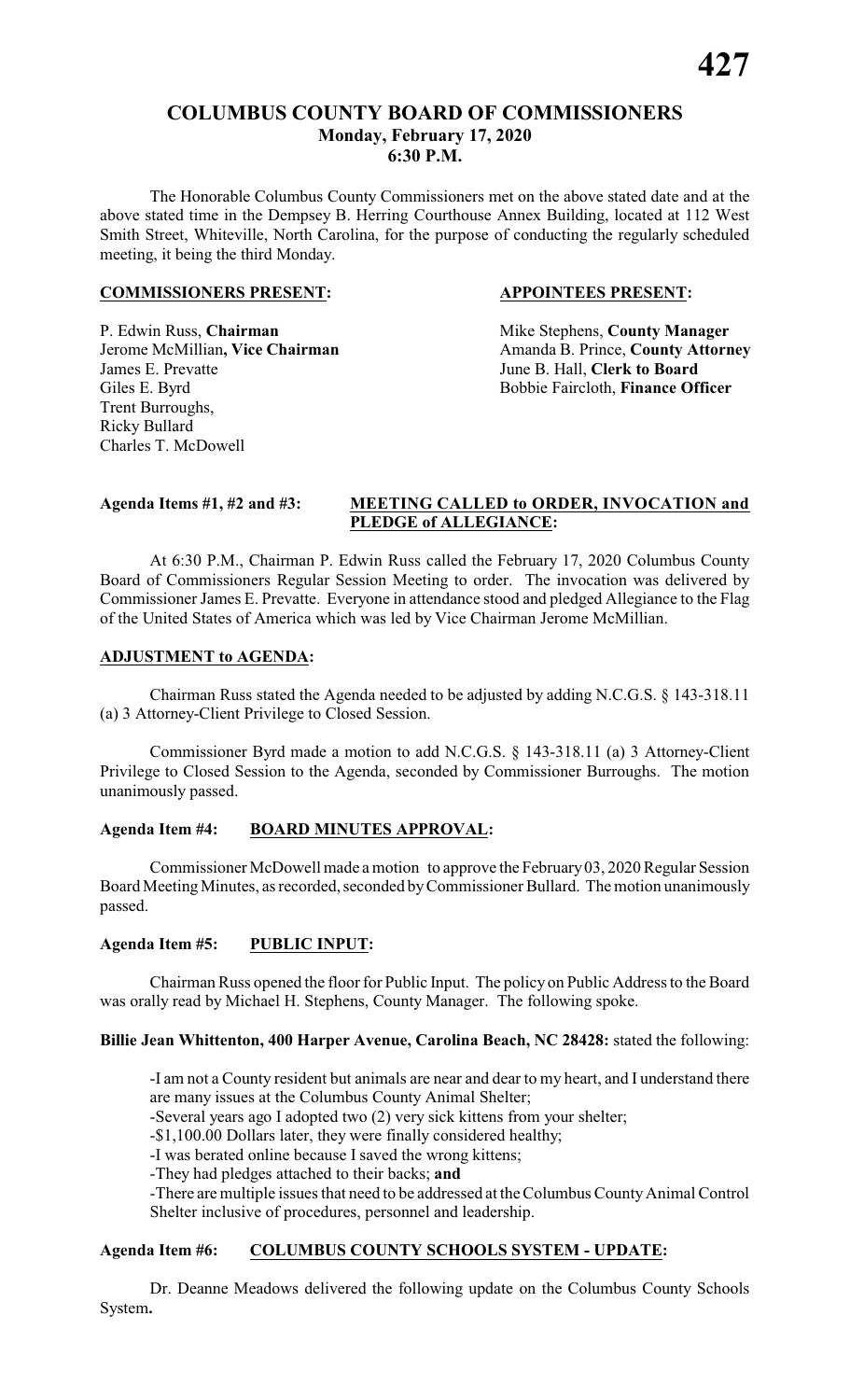- 1. I am here to discuss a cyber incident that occurred last October, 2019, to our school system;
- 2. We were hit by a ransomware virus, and that virus encrypted our entire network;
- 3. We have had thirty (30) people from across the State who have helped recover our rebuild during a three (3) week period of time;
- 4. During the recovery process, we have put out \$100,000 approximately, and I am here to ask for assistance with this;
- 5. We will need to replace 5,000 devices to enable our system to function properly; **and**
- 6. I have been told the State would assist with this cost if the Board of Commissioners submitted a request.

## **MOTION:**

Commissioner Burroughs made a motion for the Board to reach out and ask the legislators to help financially with the Columbus County School System's ramsonware virus, at the estimated cost of \$900,000.00, seconded by Commissioner Byrd. The motion unanimously passed.

## **MOTION:**

Commissioner Bullard made a motion to appropriate \$100,000.00 to the Columbus County Schools' Capital Outlay from the Article 44 Tax, seconded by Vice Chairman McMillian. The motion unanimously passed.

#### **Agenda Item #7: TRILLIUM - UPDATE on MENTAL HEALTH ISSUES and SUBSTANCE ABUSE:**

Trillium representatives, Veneda Hathaway and Dennis Williams presented the following update on mental health issues and substance abuse.

- 1. The Columbus County Regional Health Care's Emergency Room does great care with the mental health and substance abuse people who enter the Emergency Room;
- 2. This process is not easy to handle;
- 3. There are complicated needs that need to be handled in some situations;
- 4. The type of insurance is to be considered, inclusive of what Medicaid will cover, and there have been cutbacks in Medicaid and Medicare coverage;
- 5. The care to be delivered depends on the issues that are presented;
- 6. In some instances, there have been several weeks for them to reach out for outside help; **and**
- 7. We do have a call center to file a complaint.

## **Agenda Item #8: SHERIFF - THREE (3) DIGIT SUICIDE PREVENTION HOTLINE:**

Tracy Ward, Sheriff Deputy, presented the following information on a Three (3) Digit Suicide Prevention Hotline.

- 1. What information that I have given to you is a proposal from the National Suicide webpage;
- 2. I am representing a group of individuals who have been overlooked and unheard;
- 3. The loss to the families and the loss of the individuals is called the "silent epidemic";
- 4. The reason I am here tonight is to ask the County Commissioners to show for a speedy introduction to the 988 Number which is the proposal that I presented to you;
- 5. I know it is not going to be this County board that does it, but we have got a great representative, and he will make sure our voice is heard;
- 6. I have spoken to our representative about this, and this is very near and dear to my heart;
- 7. I have dealt with this on a personal level and a professional level;
- 8. Suicide rates have increased over the years;
- 9. The individuals need an easier way to call for help, and three (3) digits will be easier and utilized more; **and**
- 10. I am requesting that this Board send a Resolution of Support for the 988 Number to FCC and the delegation to speed this process up, on behalf of the ones in need.

Commissioner Bullard made a motion to send a Resolution of Support for the 988 Number to the FCC, our representatives and senator, seconded by Commissioner Byrd. The motion unanimously passed.

## **Agenda Item #9: SOCIAL SERVICES - MONTHLY ADMINISTRATIVE UPDATE:**

Algernon McKenzie, Social Services Director, delivered the following Monthly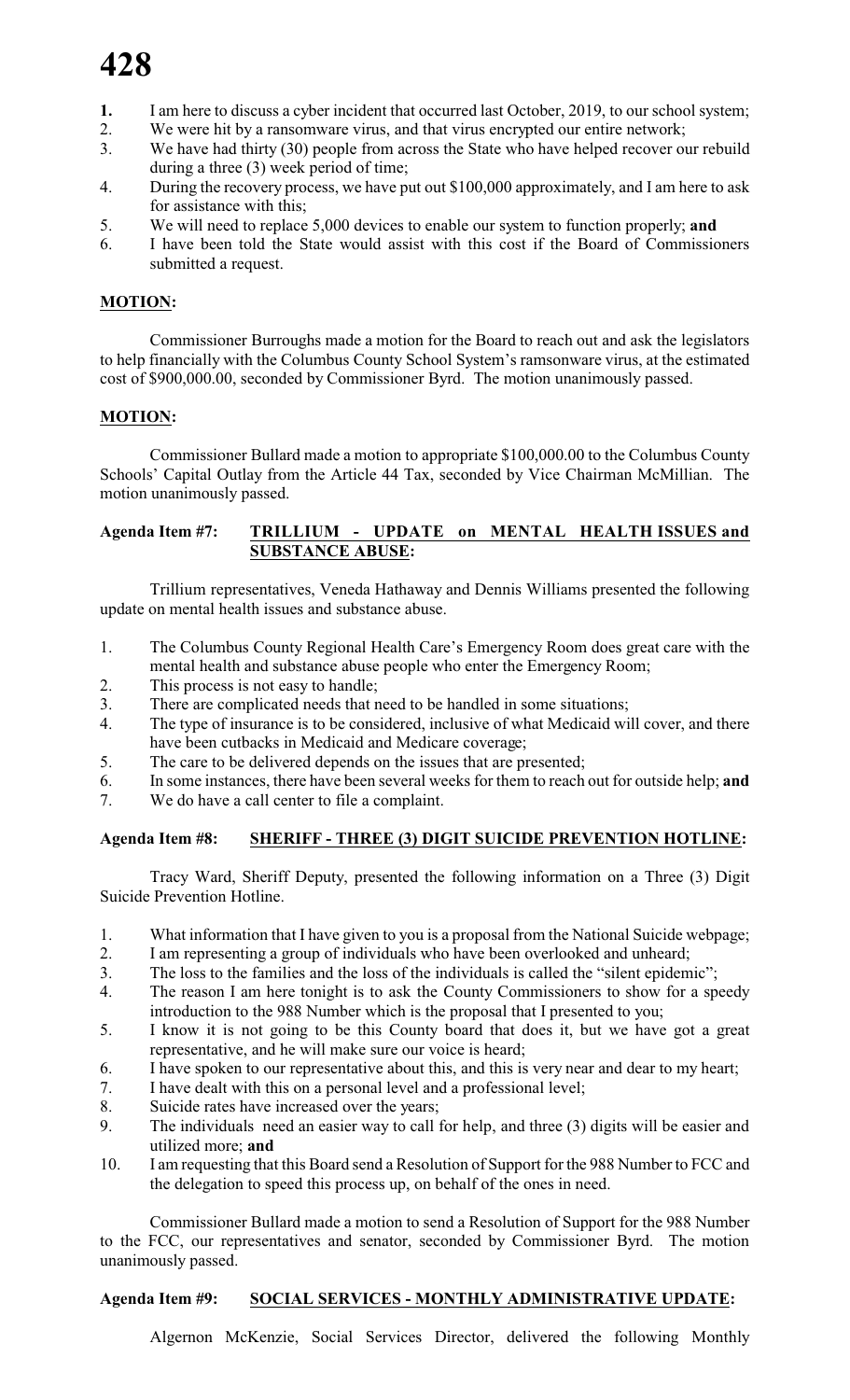Administrative Update.

On January 9, 2020 I attended the Director's Executive Board meeting in Raleigh, North Carolina. During the meeting, we were informed by representatives from the Division of Aging and Adult Services that the state would be transferring guardianship of hundreds of individuals to local DSS agencies across the state. These individuals are being served under contract with six guardianship corporations. The division is planning to transfer these cases to local DSS agencies as of July 1, 2020. At this point we do not know how many individuals will be transferred to each county. We were told that the funding that is being used currently to pay for those services will also come to the county. The state will be working with the Director's Association to make this transition as easy as possible. During this discussion concerns were raised by directors about the increased workload on adult services staff, as these cases require a lot of attention and could increase travel depending on the location of the facility.

We also received an update on Medicaid Managed Care. At this point the state is continuing to meet with the hospital association and doctors in an effort to get them to contract with Managed Care once a budget is passed. They are working on the concerns with Non-Emergency Medicaid Transportation and are gathering information on reimbursement rates across the state. The Division of Health Benefits is confident that Medicaid Transformation will happen at some point in the future.

Lastly, we were informed that the lack of funds due to the state budget not being passed will slow down some of the projects started in NC FAST. There are no new projects being started and contract staff have been reduced. There will be slower response times from the help desk, training teams, and readiness teams to county staff issues. This is concerning to the Director's Association as we often need help when the system is not working for case workers trying to process applications and recertify benefits for our citizens. (SEE ATTACHMENT)

On January 10, 2020 we received our final compliance letter for our Subsidized Child Care monitoring November 5-6, 2019. The staff has begun to make the corrections sited. Our compliance score was 96% and the state requires 95%. Therefore, we remain in compliance as we have in years past. This unit continues to work through the NC FAST issues with incorrect payments.

As of January 30, 2020 we have expended all of our Low Income Energy Assistance Program funds. We have requested some additional funds from the state, but have not heard if there are additional funds at this point. **January 2020**

| <b>Human Services</b>                          |                                                                                                                                                                                                       |  |  |
|------------------------------------------------|-------------------------------------------------------------------------------------------------------------------------------------------------------------------------------------------------------|--|--|
| <b>PROGRAM</b>                                 | <b>STATISTICS</b>                                                                                                                                                                                     |  |  |
| <b>Adult Services (APS)</b>                    | APS Reports Accepted: 5<br>County Wards: 22<br>Number of Payee Cases: 20<br>Adults Served APS: 0<br>Number of Medicaid Transportation Trips: 1,860<br>Amount Requested for Reimbursement: \$30,846.54 |  |  |
| <b>Children's Protective Services</b><br>(CPS) | Reports Accepted: 41<br>Reports Screened out: 24<br>Families Receiving In-Home Services: 51<br>Children Served: 112<br>Contacts with Families Monthly: 503<br>Assessments: 34                         |  |  |
| <b>Foster Care</b>                             | Foster Children in Foster Homes: 57<br>Children Placed Outside County: 12<br>Agency Adoptions: 0<br>Pending Adoptions: 2<br>Total Foster Homes Licensed: 7<br>Total Children in Foster Care: 59       |  |  |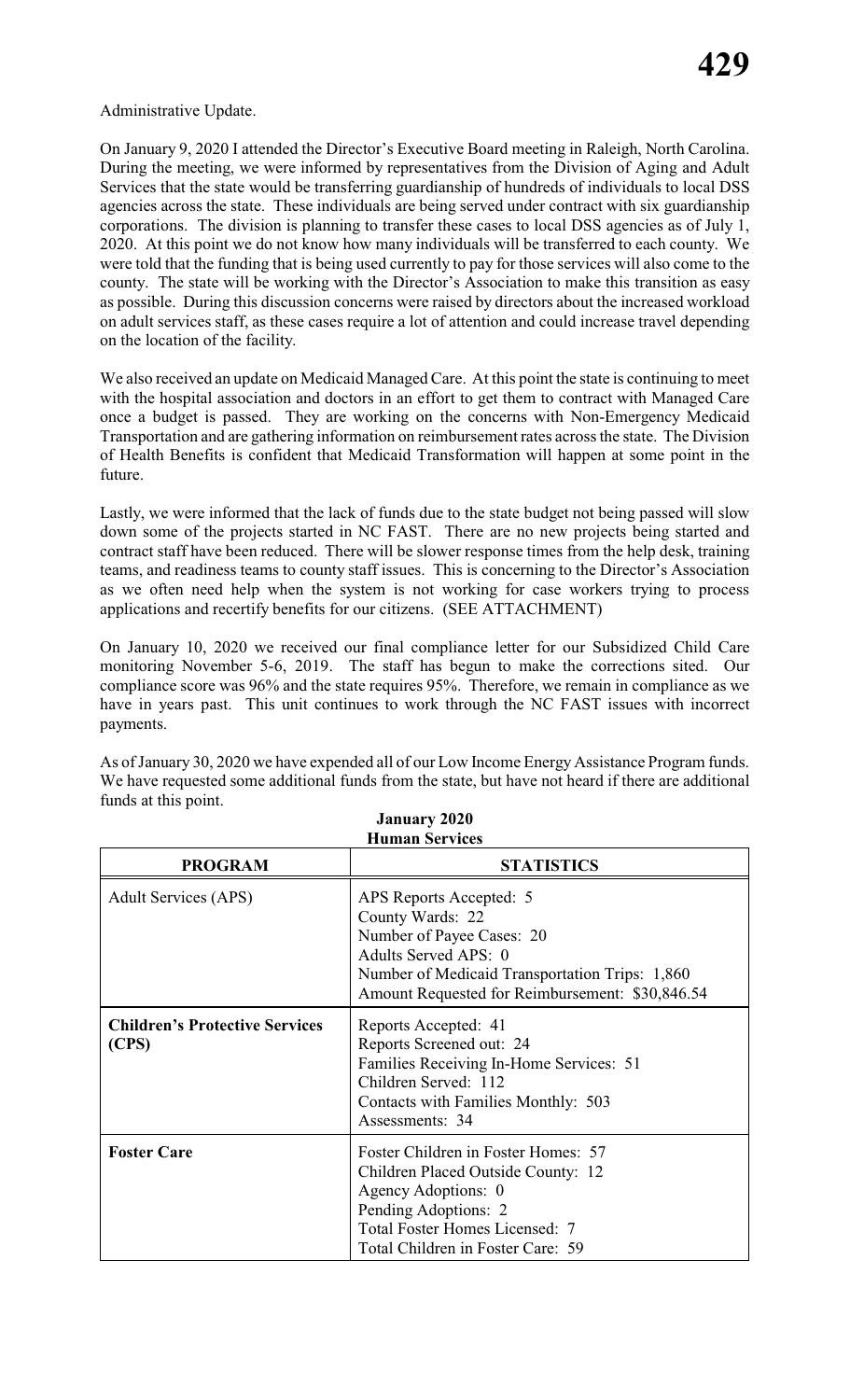| <b>Work First Employment</b><br>(TANF) | Applications Taken: 18<br>Applications Approved: 19<br><b>Individuals Receiving Benefits: 240</b><br>Entered Employments: 1<br>Number in Non-Paid Work Experience: 1 |
|----------------------------------------|----------------------------------------------------------------------------------------------------------------------------------------------------------------------|
| <b>Program Integrity</b>               | Collections for Fraud: \$3,068.00<br>New Referrals: 4<br>Cases Established: 0                                                                                        |
| Day Care                               | Children Receiving Day Care Assistance: 377<br>Children on the Waiting List: 397<br>Amount Spent on Day Care Services: \$173,312.40                                  |

#### **January 2020 Economic Services**

| <b>PROGRAM</b>                          | <b>STATISTICS</b>                                                                                                                                      |
|-----------------------------------------|--------------------------------------------------------------------------------------------------------------------------------------------------------|
| <b>Food &amp; Nutrition</b>             | Applications Taken: 180<br>Applications Approved: 198<br>Active Cases: 5,298<br>Benefits Issued: \$1,187,192.00<br>Participants Served: 10,958         |
| <b>Adult Medicaid</b>                   | Applications Taken: 156<br>Cases Terminated: 72<br>Redeterminations: 386<br>Applications Processed: 161                                                |
| <b>Family &amp; Children's Medicaid</b> | Applications Taken: 203<br>Applications Processed: 161<br>Redeterminations: 528<br>Total Medicaid Cases: 13,591<br>Total Individuals Receiving: 17,869 |
| <b>Child Support</b>                    | <b>Absent Parents Located: 52</b><br>Orders Enforced: 1124<br>Active Cases: 3,882<br>Collections: \$412,417.00                                         |

### **Economic Services Program Narrative**

Child Support/Paralegal and Work First Cash/Medicaid Transportation/Maintenance and Housekeeping Food and Nutrition and Family and Children's Medicaid Adult Medicaid//Rest Home and Nursing Home/Community Alternatives Program (CAP) Submitted by Cyndi Hammonds, Income Maintenance Administrator Reporting Month: **January 2020**

### **News/Updates/Vacancies**

#### **Food and Nutrition:**

This Team continues to be consistently busy with applications and recertifications. We have been notified we will be Monitored by the State, Onsite in February which will include the Monitor reviewing 85 Food and Nutrition cases for the 3 days she will be onsite. Prior to her coming she chooses the Director, the Civil Rights Officer, a Food and Nutrition Supervisor, a Front Desk Staff, 2 Food and Nutrition Workers, a Program Integrity Worker and 3 Community Partners to interview for processes that we are required to be completing according to USDA guidelines in the Intake/processing and recertification process. While the Monitor is onsite she will also be observing from the lobby of how clients are treated, how long they have to wait to be seen, the programs they applied for or were referred to and to make sure all posters about Food and Nutrition, National Voting Rights and Civil Rights posters are up in the lobby and in the areas where applications are taken. And this is only the Food and Nutrition piece of it; she will also review Program Integrity and the Energy Programs who are supervised by Melinda Lane, Program Manager. Her review will consist of the time period of January 2019 through December 2019. During this 12-month period, both the application and the recertification Teams met their 95% timeliness rate of getting applications and recertifications completed. Currently this Team is fully staffed but have 4 workers that have been on the Team for 9 months or less.

#### **Adult and Family & Children's Medicaid:**

The Adult Team struggles to keep staff. The complexity of the program due to all of the reserves, income, and disability requirements that have to be verified really gets stressful for workers. The Family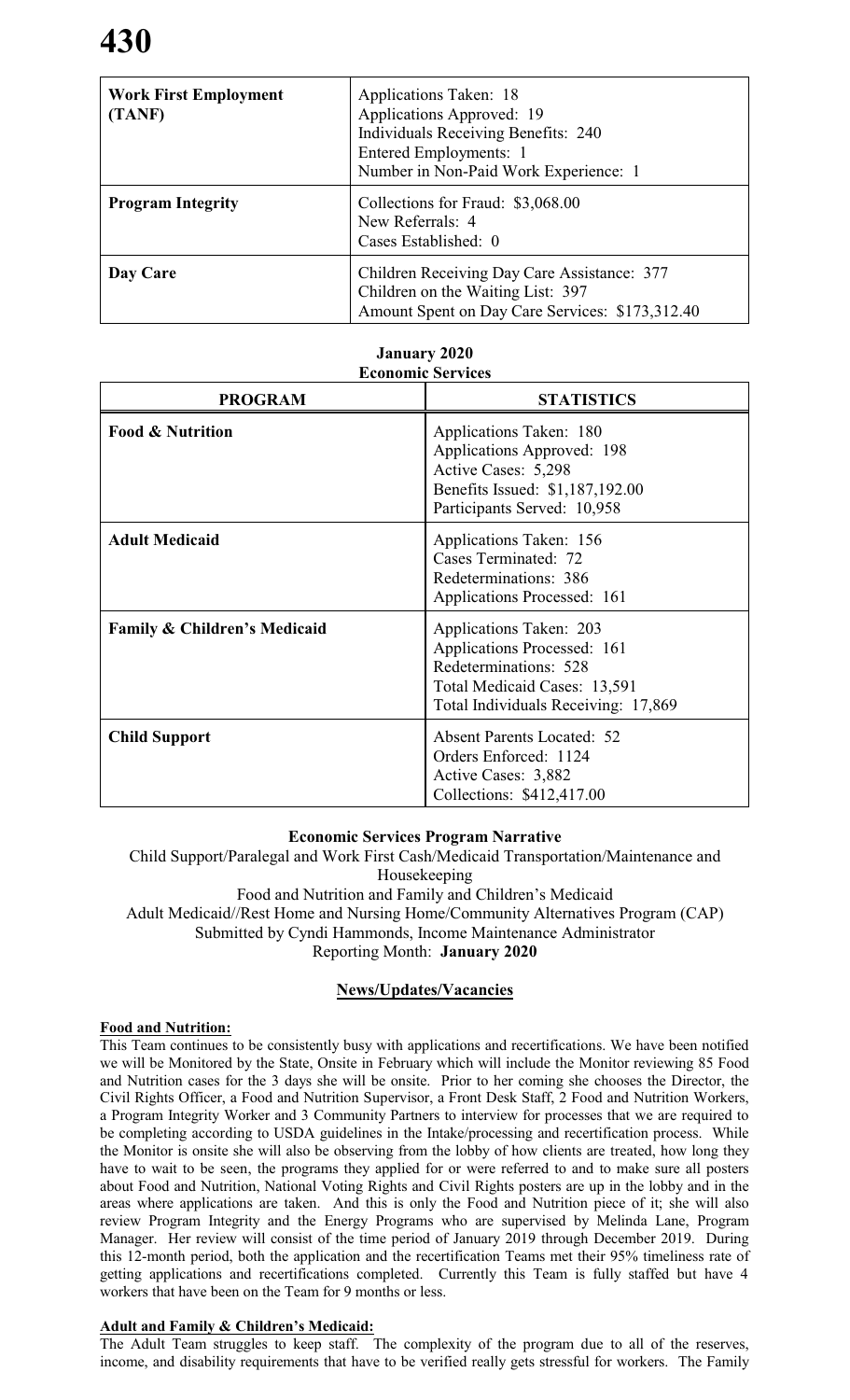and Children's Team has policies that only deal with the income of a client; rarely do they have cases that they have to work deductibles. The Adult Team has 1 vacancy; has a new worker coming February 10<sup>th</sup> and 2 new workers that have been here for 2 months. The Family and Children's Team is fully staffed. These Adult vacancies causes the work to be put on the workers that are here and they are getting very discouraged.

#### **Child Support and Paralegal:**

It is the time of year when absent parents get their tax refunds intercepted by Child Support to collect payments that they have gotten behind on. This causes workers to get more frustrated calls from that absent parent not understanding that it has been intercepted to pay because they would not during the time they should have been paying. We are failing our State goals in collections however hopefully this interception of their taxes will help us meet that goal. The Child Support Team prepared 289 cases for 2 days of court in January. Our paralegal prepared 205 Orders and reviewed 23 Orders from the Attorney. This Team is fully staffed with 2 in training.

#### **Work First Cash/Medicaid Transportation/Interpreter/Maintenance and Housekeeping/Deputy:**

WorkFirst/Cash continues to meet process and review all their work in a timely manner.

Medicaid Transportation has increased in the number of clients needing transportation which keeps our coordinator very busy at making these referrals to our 2 Transportation Vendors.

The work of our Maintenance, Housekeeping, Deputy and Interpreter continues to be busier with the implementation of taking applications for our Energy Programs.

**NOTE: All workers across the State of North Carolina have to comply by the same regulations and complete the same work no matter what county they are in. Some counties are set up differently, meaning some counties have workers completing a particular case from beginning to end. Columbus and other counties are broken apart where 1 worker completes the Intake/processing of the application and then passes it to another worker for the recertification. In my opinion, our set up has less room for error or fraud when another worker has to review the case after the initial approval. The average caseload is usually about the same across the State no matter the size of the county. In Economic Services each worker's salary is refunded to the county at certain percentages according to the program they are working in.** 

#### *HUMAN SERVICES BOARD REPORT* **Melinda H. Lane, Program Manager Vacancies/Updates/News for January 2020**

#### **Intake/Investigation/Assessment:**

The Intake/Investigation/Assessment Unit continues to be fully staffed. With the ever-changing policy, the increased demands on workers, the limited support provided from the state, and the growing caseloads with growing complexities, workers occasionally demonstrate symptoms of burnout which can affect our productivity and ability to meet state standards. DHHS has developed a regional support plan in preparation for future regionalization which is supposed to provide more consultation, support, and technical assistance from the Child Welfare consultant. A new consultant, Daphine Little, has been assigned to Columbus County. Due to budget constraints and a need for significant changes across the state, there is currently a pause in further development and implementation of P4 (Child Welfare) into NCFAST.

#### **In-Home Services:**

The In-Home Services Unit now has two vacancies. However, interviews have been completed and recommendations made for two new workers who will begin in February. With the ever-changing policy, the increased demands on workers, the limited support provided from the state, and the growing caseloads with growing complexities, workers occasionally demonstrate symptoms of burnout which can affect our productivity and ability to meet state standards. DHHS has developed a regional support plan in preparation for future regionalization which is supposed to provide more consultation, support, and technical assistance from the Child Welfare consultant. A new consultant, Daphine Little, has been assigned to Columbus County. Due to budget constraints and a need for significant changes across the state, there is currently a pause in further development and implementation of P4 (Child Welfare) into NCFAST.

#### **Foster Care:**

The Foster Care/Adoptions Unit continues to have two vacancies. However, interviews have been completed and recommendations made for two new workers to begin in February. The Social Worker that was on medical leave returns February 3. With the ever-changing policy, the increased demands on workers, the limited support provided from the state, and the growing caseloads with growing complexities, workers occasionally demonstrate symptoms of burnout which can affect our productivity and ability to meet state standards. DHHS has developed a regional support plan in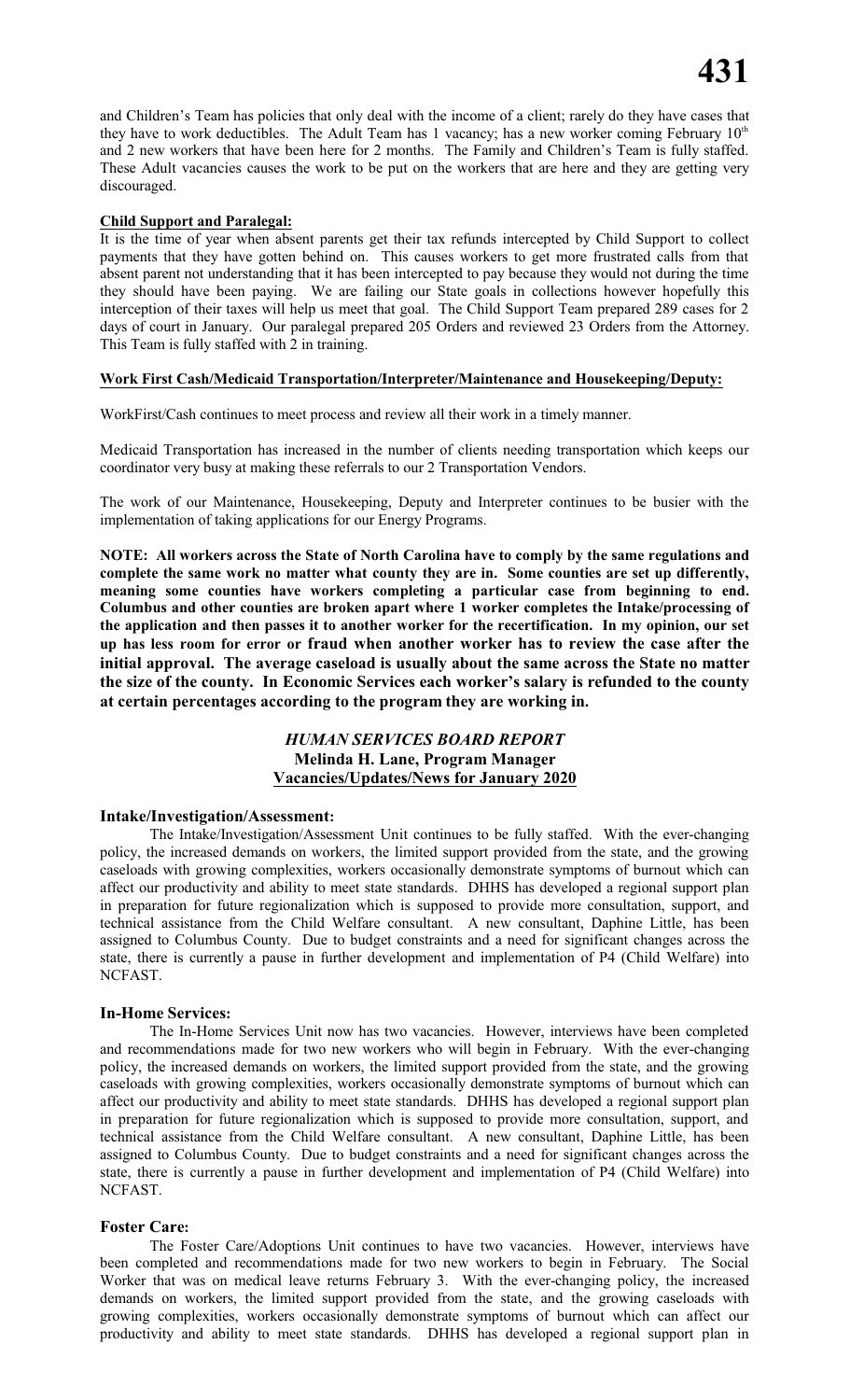preparation for future regionalization which is supposed to provide more consultation, support, and technical assistance from the Child Welfare consultant. A new consultant, Daphine Little, has been assigned to Columbus County. Due to budget constraints and a need for significant changes across the state, there is currently a pause in further development and implementation of P4 (Child Welfare) into NCFAST.

#### **Transitional Unit:**

The Transitional unit continues to have three vacancies. However, interviews have been completed and recommendations made for three new workers who should begin in February. With the ever-changing policy, the increased demands on workers, the limited support provided from the state, and the growing caseloads with growing complexities, workers occasionally demonstrate symptoms of burnout which can affect our productivity and ability to meet state standards. DHHS has developed a regional support plan in preparation for future regionalization which is supposed to provide more consultation, support, and technical assistance from the Child Welfare consultant. A new consultant, Daphine Little, has been assigned to Columbus County. Due to budget constraints and a need for significant changes across the state, there is currently a pause in further development and implementation of P4 (Child Welfare) into NCFAST.

#### **Adult Services:**

The Adult Services Unit continues to be fully staffed. This Unit continues to encounter more and more issues with homeless adults and adults with mental health issues which creates other problems because of the slow response time of mental health agencies and the lack of resources for this population. A tremendous amount of time is being dedicated to assisting those adults with mental health issues that are unable to be independent, unable to manage their own funds, etc.

#### **Work First Employment:**

This Unit continues to be fully staffed. This Unit continues to assist with 200% and Emergency Assistance for those eligible. Two of the staff members are assisting when needed with screening the Crisis Intervention Program applicants and the other two staff members are currently assisting with covering Intake when needed.

#### **Child Day Care:**

The Child Day Care Unit continues to work within the NCFAST system dealing with daily issues and updates. The waiting list continues to grow which is a concern for staff, but this Unit continues to monitor the list and occasionally works the list in an attempt to decrease the list by small amounts. Caseloads are being examined to determine the best use of the vacant position.

#### **Program Integrity:**

Program Integrity continues to work hard to get caught up with program integrity duties and cases. Program Integrity continues to work within NCFAST with issues regarding data that does not always correctly reflects the actual work of staff. For the month of January, 39 applications were processed for the Crisis Intervention Program (CIP) with 33 approved and 6 denied. And 587 applications were processed for the Low Income Energy Assistance Program (LIEAP) with 496 approved and 91 denied. Funding for the Low Income Energy Assistance Program (LIEAP) was exhausted at the end of January. However, additional funds have been requested. Program Integrity, along with CIP and LIEAP, will be going through a state monitoring in February.

#### **Agenda Item #10: PLANNING - DEPARTMENTAL UPDATE:**

Samantha Alsup, Planning Director, delivered the following departmental update.

| <b>Special Use Permits:</b>               | 9 SUP's were granted in 2019 consistinig of 2 cell towers<br>1 Storage/salvage yard<br>2 MHP expansions<br>1 Solar Farm                                     |
|-------------------------------------------|-------------------------------------------------------------------------------------------------------------------------------------------------------------|
|                                           | 2 Sand mines<br>1 Marl mine                                                                                                                                 |
| <b>Floodplain Management:</b>             | Permit Applications - 49 (doesn't count floodplain determination<br>letters)<br>SD Properties - 69<br>CAV Properties - 14 (7 left to bring into compliance) |
| <b>Inspections/Verifications/Reviews:</b> |                                                                                                                                                             |

Mobile Home Parks - 69 (21 with violations) (31 with no violations) (17 more to be inspected) Subdivision approvals - Exempted 150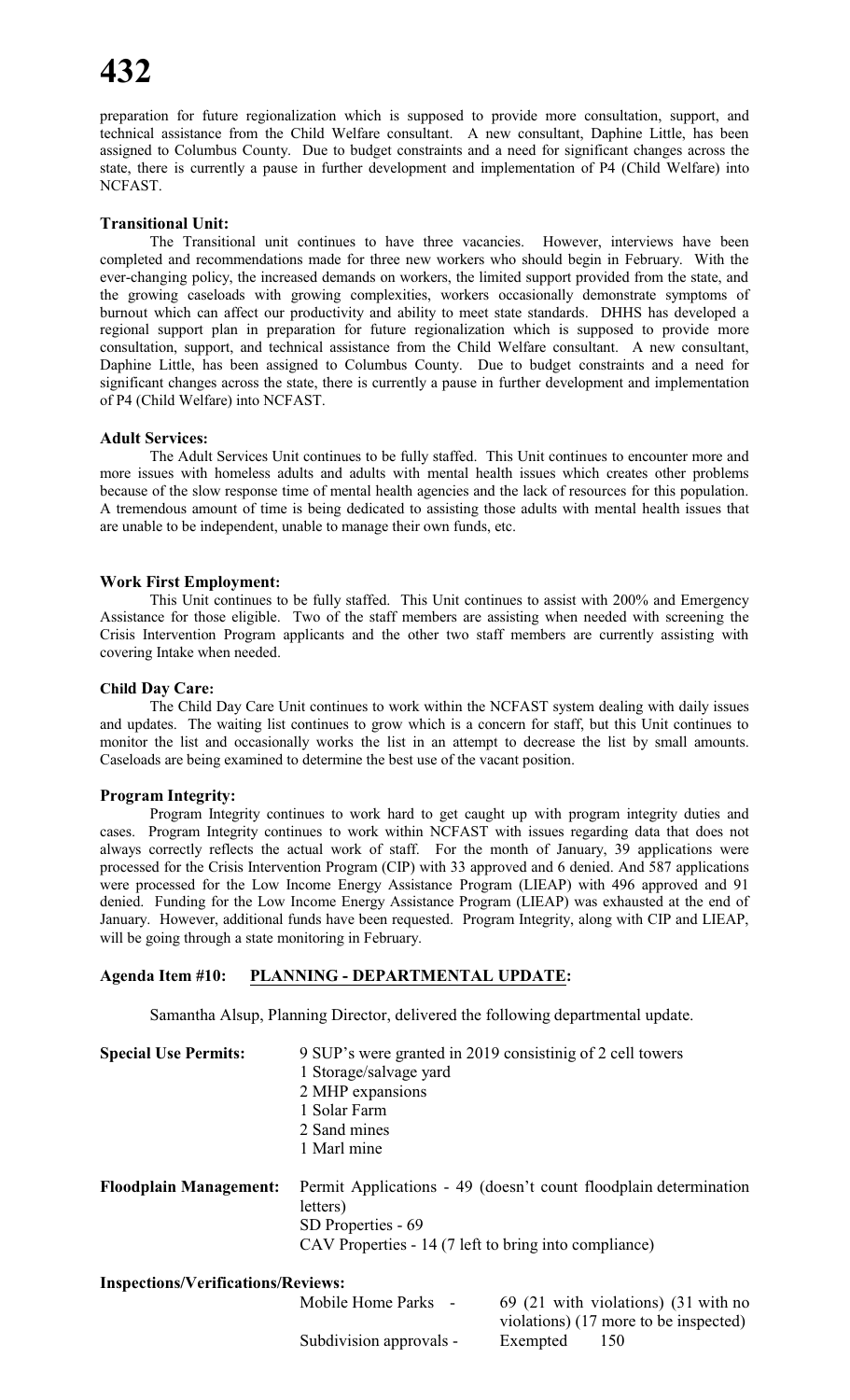|                       |                          | Minor   | 31 |
|-----------------------|--------------------------|---------|----|
|                       |                          | Major 0 |    |
| <b>Zoning Letters</b> | $\overline{\phantom{0}}$ |         |    |

#### **2019 Revenues (zoning verification letters, pat review, SUP fees, MHP fees):**

| Special Use Permits - |                          | \$4,000                           |
|-----------------------|--------------------------|-----------------------------------|
| <b>Plat Review</b>    | $\sim$                   | \$1,655                           |
| Verification Letter   | <b>Contract Contract</b> | \$280                             |
| <b>MHP</b> Fees       | $\sim$                   | \$3,916 (some have not paid their |
|                       |                          | $2019$ dues yet)                  |

#### **Land Use Planning Training:**

Chapter 160D Workshop 2019 Mid-Winter Workshop (NCAZO)

**Accomplishments:** May 07, 2019 - Received the Coordinator's Award form the NC Division of Emergency Management from Dan Brubaker and Michael Sprayberry

#### **John will present his code enforcement report in March.**

#### **Agenda Item #11: LOWER CAPE FEAR WATER and SEWER AUTHORITY - RESOLUTION of SUPPORT for the SUBMISSION of a LETTER of INTENT on the TRANSFER of the CAPE FEAR LOCKS and DAMS by the FAYETTEVILLE PUBLIC WORKS COMMISSION:**

Commissioner Trent Burroughs requested Board approval and adoption of the following Resolution of Support for the Submission of a Letter of Intent on the Transfer of the Cape Fear Locks and Dams by the Fayetteville Public works Commission.

#### **Resolution of Support for the Submission of a Letter of Intent on the Transfer of the Cape Fear Locks and Dams by the Fayetteville Public Works Commission**

**WHEREAS,** the U. S. Army Corps of Engineers has recently completed the Cape Fear River Locks And Dams Bladen County, North Carolina Section 216 Disposition Study Draft Integrated Report And Environmental Assessment and submitted it for its final public comment period; **and**

**WHEREAS,** the Cape Fear River Locks And Dams Bladen County, North Carolina Section 216 Disposition Study Draft Integrated Report And Environmental Assessment indicates that the Cape Fear Locks and Dams are no longer needed for commercial navigation; **and**

**WHEREAS,** the report developed three options related to the Locks and Dams including the Corps retaining ownership with limited maintenance, removal of the Locks and Dams, or transfer to an interested third party; **and**

**WHEREAS,** the Lower Cape Fear Water and Sewer Authority and the Cape Fear Public Utility Authority both have raw water intakes located upstream of Lock and Dam No. 1; **and**

**WHEREAS,** the raw water intakes for both utilities rely on the pool of water created by the height of Lock and Dam No.1 and the short term and long term raw water supply would be adversely impacted by any changes to Lock and Dam No. 1; **and**

**WHEREAS,** there are no reasonable alternatives that would be able to supply the 106 million gallons per day (mgd) of raw water to the water treatment plants in Brunswick, New Hanover, and Pender Counties that rely on the intake structures located upstream of Lock and Dam No. 1; **and**

**WHEREAS,** approximately 500,000 residents and visitors rely of the potable water from the treatment plants located in Brunswick, New Hanover and Pender Counties and the public health of those residents and visitors would be adversely impacted if the raw water supply was adversely impacted in some manner; **and**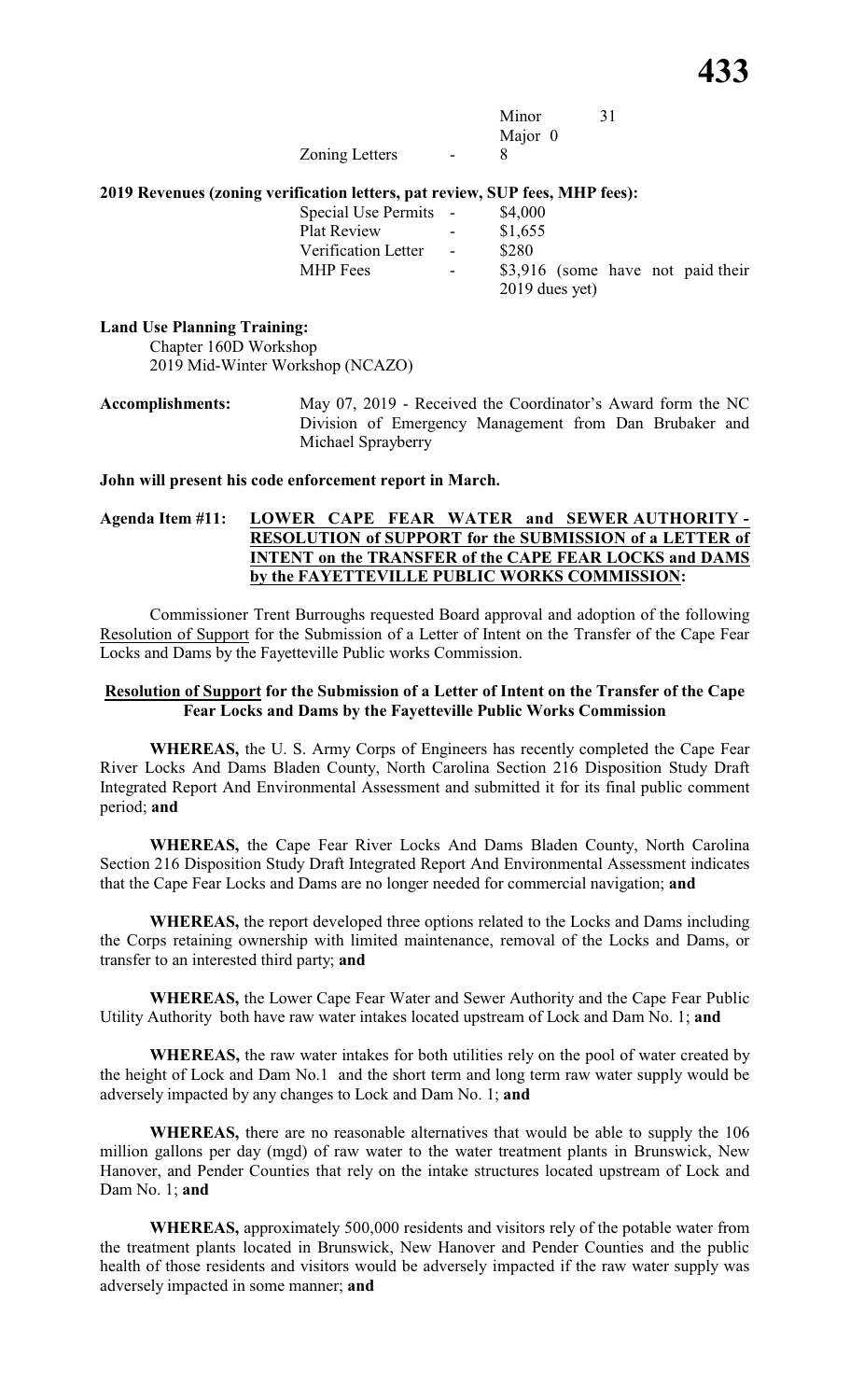**WHEREAS,** Lower Cape Fear Water and Sewer Authority must take all steps necessary to protect its water supply in the Cape Fear River and it has determined that transfer of the Locks and Dams to a third party is in the Authority's best interest toward the goal of protecting its water supply in the Cape Fear River; **and**

**WHEREAS,** the NC DEQ has expressed an interest in acquiring the Locks and Dams from the U.S. Army Corps of Engineers but has indicated that water supply would not be their top priority in operating the Locks and Dams but would be equal to other potential uses in the river; **and**

**WHEREAS,** the Lower Cape Fear Water and Sewer Authority believes that the operator of Lock and Dam No. 1 should have potable water supply as its first priority due to protection of the public health of the resident and visitors in the region; **and**

**WHEREAS,** the Corps of Engineers has indicated they desire to transfer all of the Locks and Dams to one entity; **and**

**WHEREAS,** the Fayetteville PWC has expressed a willingness to be the lead agency in dealing with the transfer of all three Locks and Dams in the Cape Fear River with the understanding that if successful in acquiring the Locks and Dams in the Cape Fear River that they would immediately transfer Lock and Dam No. 1 to the Lower Cape Fear Water and Sewer Authority.

**NOW THEREFORE BE IT RESOLVED**, that the Chairman and the Columbus County Board of Commissioners hereby express their support of the Fayetteville Public Works Commission to submit a nonbinding Letter of Support to the U. S. Army Corps of Engineers to be included in the Cape Fear River Locks And Dams Bladen County, North Carolina Section 216 Disposition Study Draft Integrated Report And Environmental Assessment. The Chairman and Board of Directors also express their appreciation to the Fayetteville Public Works Commission Board and their staff for their willingness to take the lead in this very important issue to protect public water supply in the southeastern region of the State of North Carolina.

**FURTHER BE IT RESOLVED** that the Chairman and the Columbus County Board of Commissioners will work with whatever entity acquires the locks and dams to prioritize and protect the public water supply in the southeastern region of the State of North Carolina.

**ADOPTED** this 17th day of February, 2020.

#### **COLUMBUS COUNTY BOARD OF COMMISSIONERS**

| /s/ P. EDWIN RUSS, Chairman | /s/ JEROME McMILLIAN, Vice Chairman |
|-----------------------------|-------------------------------------|
| /s/ JAMES E. PREVATTE       | $\sqrt{s}$ GILES E. BYRD            |
| /s/ TRENT BURROUGHS         | /s/ RICKY BULLARD                   |
| /s/ CHARLES T. McDOWELL     |                                     |
|                             | <b>ATTESTED BY:</b>                 |
|                             | _______ ________                    |

#### **/s/ JUNE B. HALL, Clerk to Board /s/ MICHAEL H. STEPHENS, Manager /s/ AMANDA B. PRINCE, Attorney**

Commissioner Burroughs made a motion to approve and adopt the Resolution of Support for the Submission of a Letter of Intent on the Transfer of the Cape Fear Locks and Dams by the Fayetteville Public Works Commission, seconded by Commissioner McDowell. The motion unanimously passed.

#### **Agenda Item #12: FINANCE - RESOLUTIONS (2) for BB&T:**

Bobbie Faircloth, Finance Director, requested Board approval of the following two (2) Resolutions for the financing of the VIPER radio system and paging upgrades, and the vehicles for the Sheriff's Department.

#### **Resolution Approving Financing Terms**

**WHEREAS,** Columbus County, NC ("Borrower") has previously determined to undertake a project for the financing of a Viper radio and paging system (the "Project"), and the Finance Officer has now presented a proposal for the financing of such Project.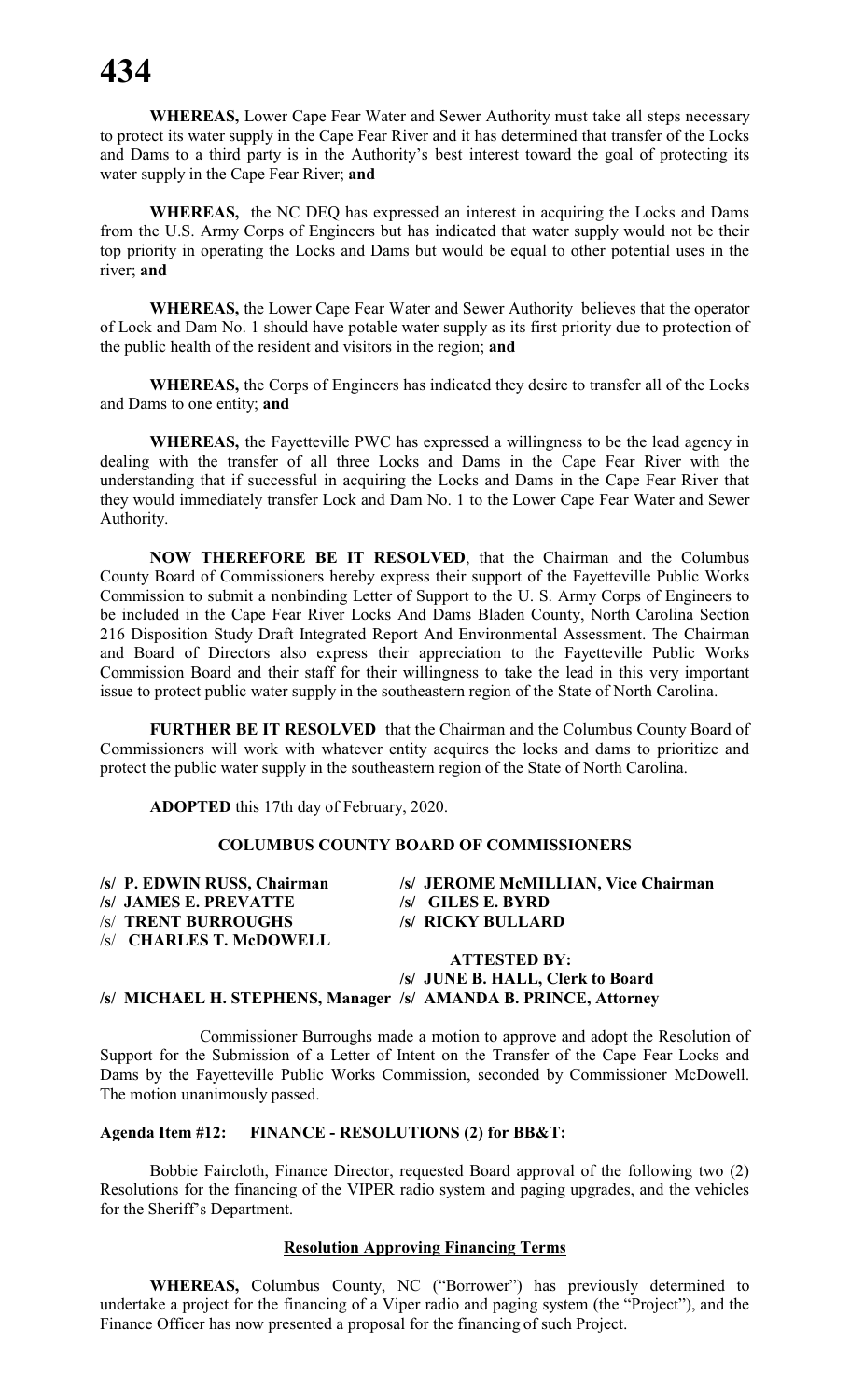#### **BE IT THEREFORE RESOLVED, as follows:**

- 1. The Borrower hereby determines to finance the Project through Truist Bank ("Lender") in accordance with the proposal dated January 29, 2020. The amount financed shall not exceed \$4,519,690.00, the annual interest rate (in the absence of default or change in tax stratus) shall not exceed 1.89%, and the financing term shall not exceed five (5) years from closing.
- 2. All financing contracts and all related documents for the closing of the financing (the "Financing Documents") shall be consistent with the foregoing terms. All officers and employees of the Borrower are hereby authorized and directed to execute and deliver any Financing Documents, and to take all such further action as they may consider necessary or desirable, to carry out the financing of the Project as contemplated by the proposal and this resolution.
- 3. The Finance Officer is hereby authorized and directed to hold executed copies of the Financing Documents until the conditions for the delivery of the Financing Documents have been completed to such officer's satisfaction. The Finance Officer is authorized to approve changes to any Financing Documents previously signed by County officers or employees, provided that such changes shall not substantially alter the intent of such documents or certificates from the intent expressed in the forms executed by such officers. The Financing Documents shall be in such final forms as the Finance Officer shall approve, with the Finance Officer's release of any Financing Documents for delivery constituting conclusive evidence of such officer's final approval of the Document's final form.
- 4. The Borrower shall not take or omit to take any action the taking or omission of which shall cause its interest payments on this financing to be includable in the gross income for federal income tax purposes of the registered owners of the interest payment obligations.
- 5. The County intends that the adoption of this resolution will be a declaration of the Borrower's official intent to reimburse expenditures for the Project that are to be financed from the proceeds of the Lender financing described above. The Borrower intends that funds that have been advanced, or that may be advanced, from the Borrower's general fund, or any other Borrower's fund related to the Project, for project costs may be reimbursed from the financing proceeds.
- 6. All prior actions of Borrower officers in furtherance of the purposes of this resolution are hereby ratified, approved and confirmed. All other resolutions (or parts thereof) in conflict with this resolution are hereby repealed, to the extent of the conflict. This resolution shall take effect immediately.

Approved this  $17<sup>th</sup>$  day of February, 2020.

By: **P. EDWIN RUSS** Title: Chairman Columbus County Board of Commissioners (SEAL)

#### **Resolution Approving Financing Terms**

**WHEREAS,** Columbus County, NC ("Borrower") has previously determined to undertake a project for the financing of vehicles (the "Project"), and the Finance Officer has now presented a proposal for the financing of such Project.

#### **BE IT THEREFORE RESOLVED, as follows:**

1. The Borrower hereby determines to finance the Project through Truist Bank ("Lender") in accordance with the proposal dated January 10, 2020. The amount financed shall not exceed \$333,483.00, the annual interest rate (in the absence of default or change in tax stratus) shall not exceed 1.97%, and the financing term shall not exceed three (3) years from closing.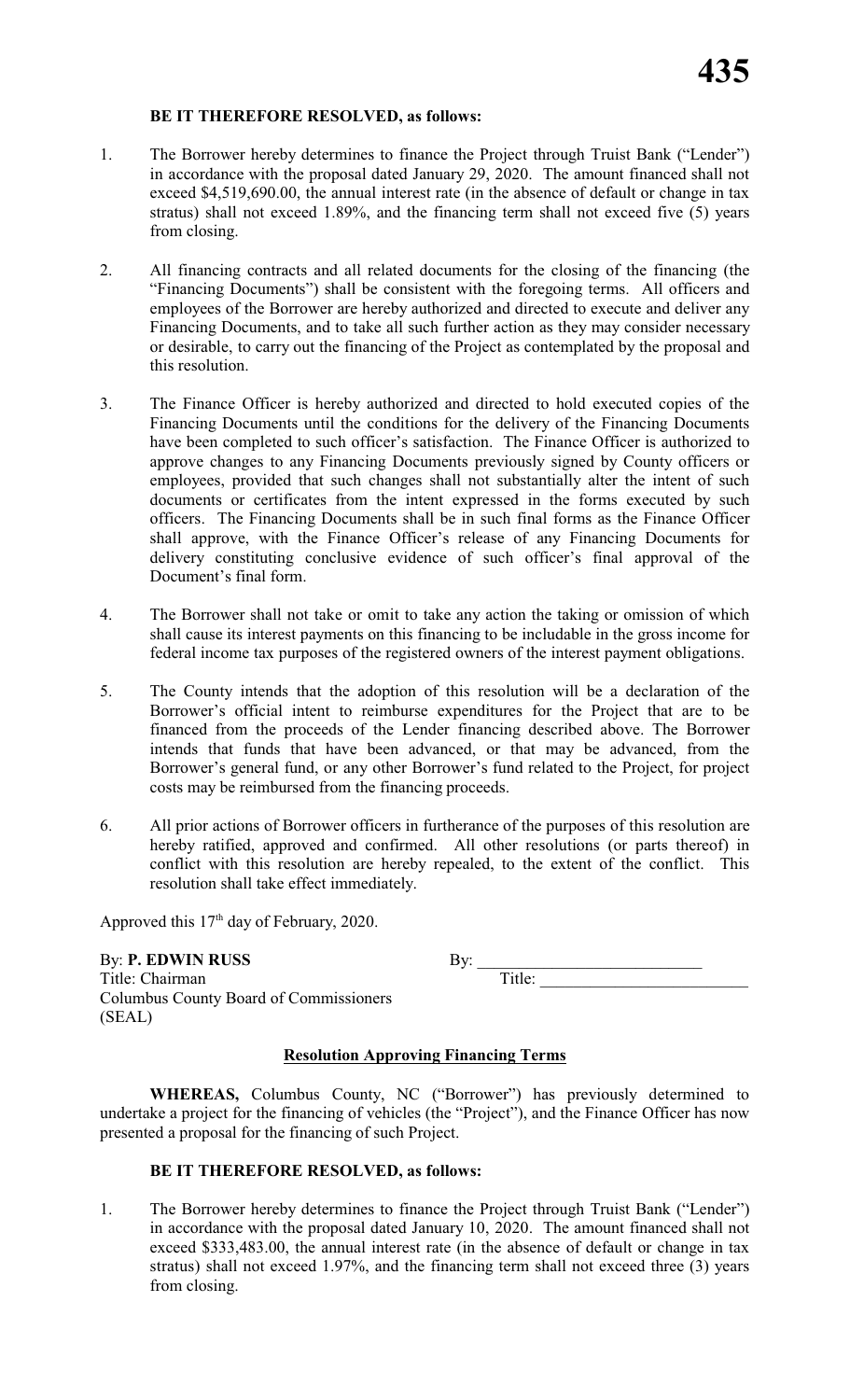- 2. All financing contracts and all related documents for the closing of the financing (the "Financing Documents") shall be consistent with the foregoing terms. All officers and employees of the Borrower are hereby authorized and directed to execute and deliver any Financing Documents, and to take all such further action as they may consider necessary or desirable, to carry out the financing of the Project as contemplated by the proposal and this resolution.
- 3. The Finance Officer is hereby authorized and directed to hold executed copies of the Financing Documents until the conditions for the delivery of the Financing Documents have been completed to such officer's satisfaction. The Finance Officer is authorized to approve changes to any Financing Documents previously signed by County officers or employees, provided that such changes shall not substantially alter the intent of such documents or certificates from the intent expressed in the forms executed by such officers. The Financing Documents shall be in such final forms as the Finance Officer shall approve, with the Finance Officer's release of any Financing Documents for delivery constituting conclusive evidence of such officer's final approval of the Document's final form.
- 4. The Borrower shall not take or omit to take any action the taking or omission of which shall cause its interest payments on this financing to be includable in the gross income for federal income tax purposes of the registered owners of the interest payment obligations.
- 5. The Borrower intends that the adoption of this resolution will be a declaration of the Borrower's official intent to reimburse expenditures for the Project that is to be financed from the proceeds of the Lender financing described above. The Borrower intends that funds that have been advanced, or that may be advanced, from the Borrower's general fund, or any other Borrower's fund related to the project, for project costs may be reimbursed from the financing proceeds.
- 6. All prior actions of Borrower officers in furtherance of the purposes of this resolution are hereby ratified, approved and confirmed. All other resolutions (or parts thereof) in conflict with this resolution are hereby repealed, to the extent of the conflict. This resolution shall take effect immediately.

Approved this 17<sup>th</sup> day of February, 2020.

By: **P. EDWIN RUSS** By: **BOBBIE FAIRCLOTH** Title: Chairman Title: Finance Officer Columbus County Board of Commissioners (SEAL)

Commissioner Bullard made a motion to approve and adopt the foregoing two (2) Resolutions approving Financing Terms, seconded by Commissioner Byrd. The motion unanimously passed.

#### **Agenda Item #13: FINANCE - RESOLUTION (1) for VIPER RADIO SYSTEM and PAGING UPGRADES:**

Bobbie Faircloth, Finance Director, requested Board approval of the Resolution Authorizing the filing of the application for approval of financing agreement authorized by North Carolina General Statue §160A-20.

#### **RESOLUTION AUTHORIZING THE FILING OF AN APPLICATION FOR APPROVAL OF A FINANCING AGREEMENT AUTHORIZED BY NORTH CAROLINA GENERAL STATUTE 160A-20**

**WHEREAS,** the County of Colurnbus, North Carolina desires to enter into an Installment Purchase agreement with Truist Bank (the "Lender" formerly known as BBT) for a term of 5 years with an interest rate of 1.89% to finance the VIPER Radio system and upgrades to the paging system (the "Project") to better serve the citizens of Columbus County; **and**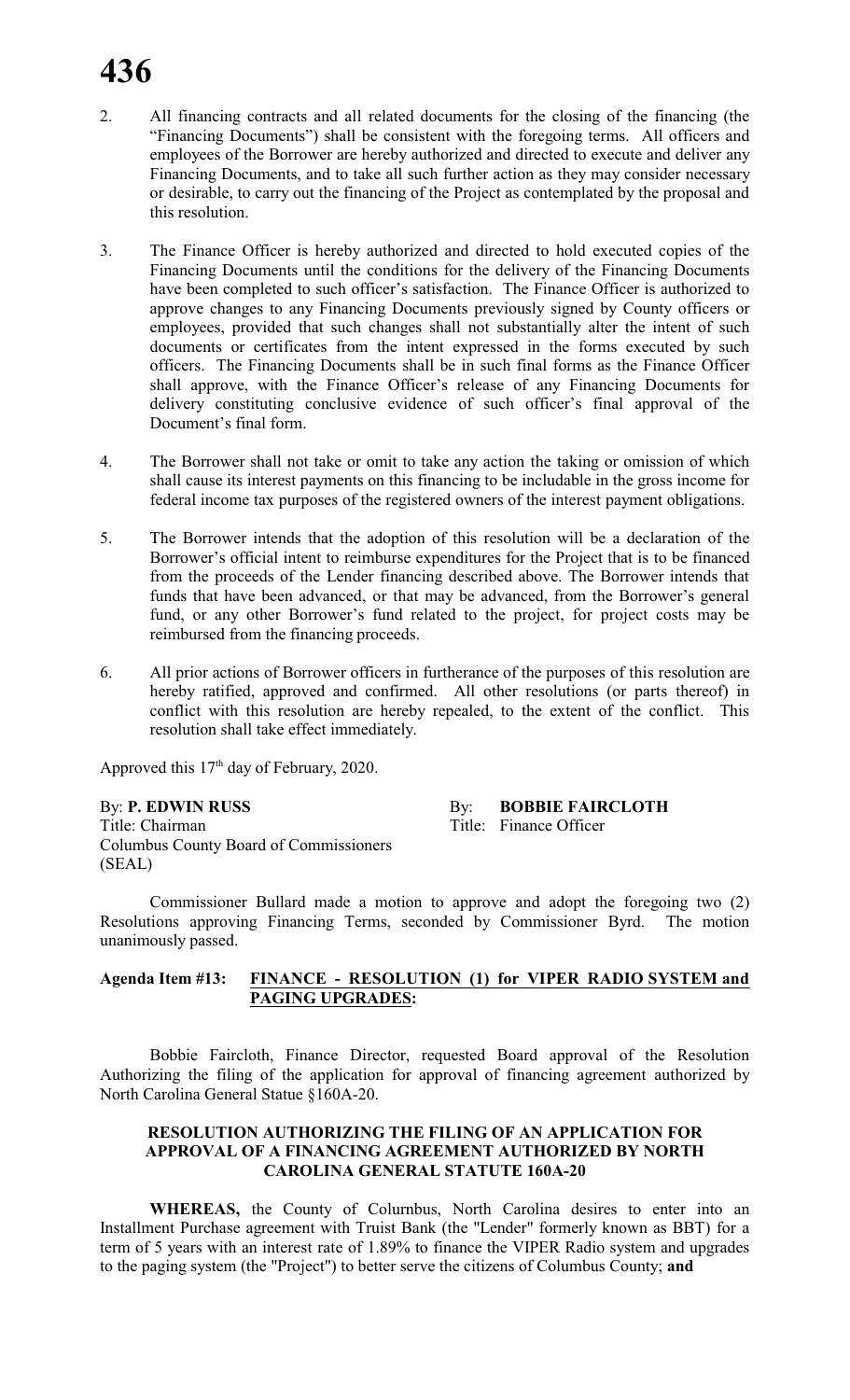**WHEREAS,** The County of Columbus desires to finance the Project by the use of an installment contract authorized under North Carolina General Statute 160A, Article 3, Section 20; **and**

**WHEREAS,** findings of fact by this governing body must be presented to enable the North

Carolina 'Local Government Commission to make its findings of fact set forth in North Carolina General Statute 159, Article 8, Section 151 prior to approval of the proposed contract.

**NOW, THEREFORE, BE IT RESOLVED** that the Board of Commissioners of Columbus, North Carolina, meeting in regular session on the 17th day of February, 2020, make the following findings of fact:

- 1. The proposed contract is expedient because it allows for the County to move forward with the project in order to be ready if another disaster should strike in the near future.
- 2. The proposed contract is preferable to a bond issue for the same purpose because (i) The Coünty would have to increase the Ad Valorem Taxes in the amount of 15 cents on the 100th of property value änd currently the County has one of the highest tax values within the State of North Carolina. (ii) The current interest rate of the installrnent financing is lower than what can prudently be received from a non-voted bond and the closing is costing the County nothing compared to the cost of issuing the non-voted bonds.
- 3. The sums to fall due under the contract are adequate and not excessive for the proposed purpose because the financing will be negotiated with a qualified financial institution.
- 4. The County of Columbus' debt management procedures and policies are good because the general fund current debt ratio is less than 3% of the allowed 8% of total assessed value of taxable property and the County maintains a low debt ratio to insure continuing operations. The annual budget appropriates the necessary debt payment in the current year as required by the NC General Statute 159-13 and has appropriated the necessary debt payments in prior years.
- 6. The County of Columbus is not in default in any of its debt service obligations.
- 8. The attorney for the County of Columbus has rendered an opinion that the proposed Project is authorized by law and is a purpose for which public funds may be expended pursuant to the Constitution and laws of North Carolina.

**NOW, THEREFORE, BE IT FURTHER RESOLVED** that the Finance Director is hereby authorized to act on behalf of the County of Columbus in filing an application with the North Carolina Local Government Commission for approval of the Project and the proposed financing contract and other actions not inconsistent with this resolution.

This resolution is effective upon its adoption this  $17<sup>th</sup>$  day of February 2020.

The motion to adopt this resolution was made by Commission McDowell, seconded by Vice Chairman McMillian and passed by a vote of seven (7) to zero (0).

### **(SEAL) /s/ P. EDWIN RUSS, Chairman**

### **ATTEST:** /s/ **JUNE B. HALL, Clerk**

This is to certify that this is a true and accurate copy of Resolution No. N/A. Adopted by the Columbus County Board of Commissioners on the  $17<sup>th</sup>$  day of February, 2020.

#### /s/ **JUNE B. HALL, Clerk DATE: February 17, 2020**

Commissioner McDowell made a motion to approve and adopt the Resolution Authorizing the Filing of an Application for Approval of a Financing Agreement Authorized by North Carolina General Statute 160A-20, seconded by Vice Chairman McMillian. The motion unanimously passed.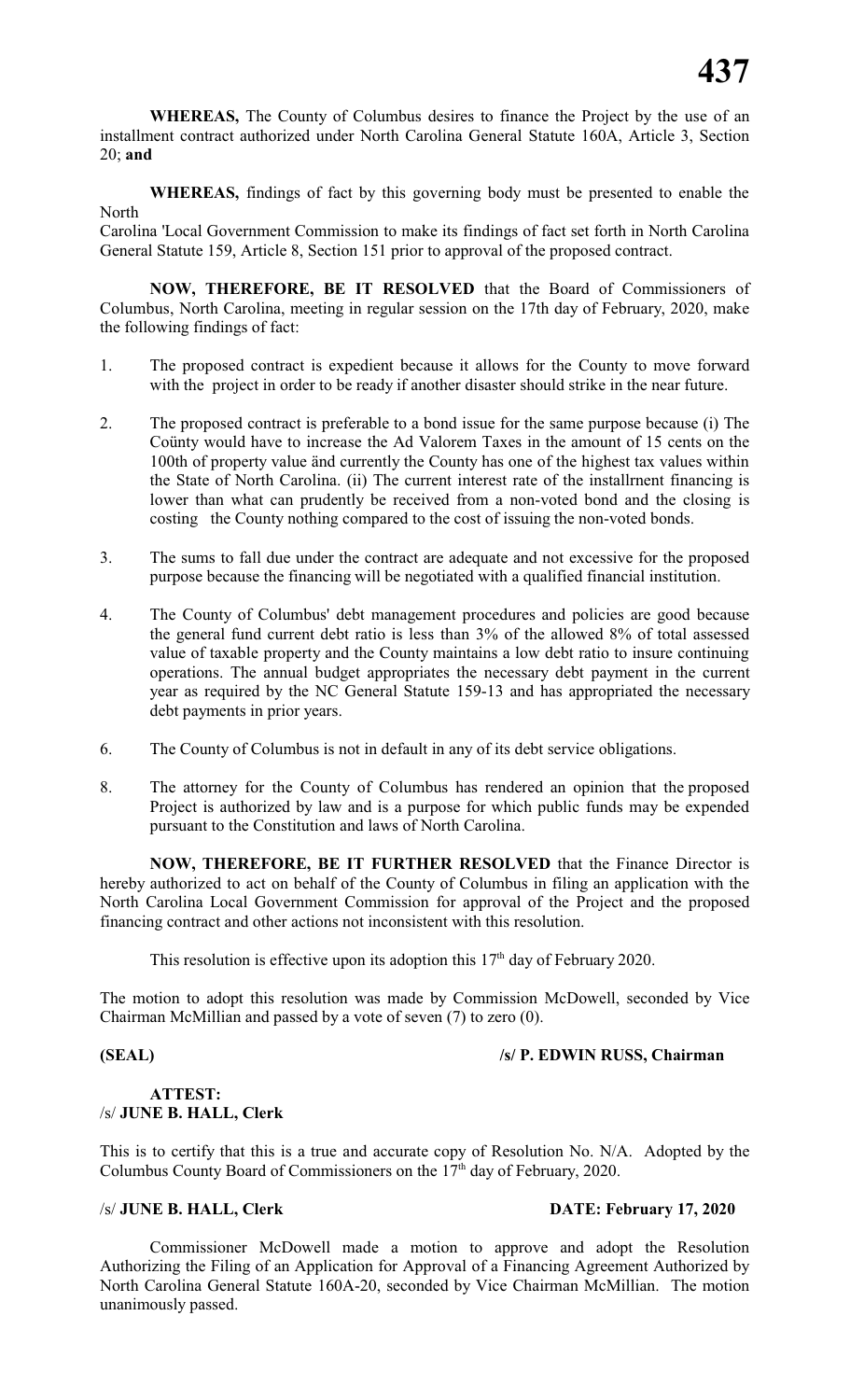#### **Agenda Item #14: APPOINTMENT - COLUMBUS COUNTY PLANNING DEPARTMENT:**

Chairman Russ appointed Norman Wayne Roberts, 328 Water Tank Road, Delco, NC 28436, Telephone: (910) 317-1559, to the Columbus County Planning Board, to replace Rosemary Dorsey who resigned, for a period of three (3) years, with term expiring 02-17-2023.

#### **RECESS REGULAR SESSION and enter into COMBINATION MEETING of COLUMBUS COUNTY WATER and SEWER DISTRICTS I, II, III, IV and V BOARD MEETING:**

At 7:37 P.M., Commissioner McDowell made a motion to recess Regular Session and enter into a **combination meeting** of Columbus County Water and Sewer Districts I, II, III, IV and V Board Meeting, seconded by Vice Chairman McMillian. The motion unanimously passed.

#### **Agenda Item #15: COLUMBUS COUNTY WATER and SEWER DISTRICTS I, II, III, IV and V - APPROVAL of BOARD MEETING MINUTES:**

February 03, 2020 **Combination Meeting** of Columbus County Water and Sewer Districts I, II, III, IV and V Board Meeting **(5 sets)**

This information will be recorded in Minute Book Number 2 for each Water District, respectively.

#### **Agenda Item #16: COLUMBUS COUNTY WATER and SEWER DISTRICTS I, II, III, IV and V - MONTHLY BILLING ADJUSTMENTS for JANUARY, 2020:**

Harold Nobles, Public Utilities Director, requested Board approval for the January, 2020 monthly billing adjustments.

This information will be recorded in Minute Book Number 2 for each Water District, respectively.

#### **Agenda Item #17: COLUMBUS COUNTY WATER and SEWER DISTRICTS I, II, III, IV and V - AUTOMATED TELEPHONE PAYMENT SYSTEM:**

Harold Nobles, Public Utilities Director, requested Board approval for an Automated Telephone Payment System.

This information will be recorded in Minute Book Number 2 for each Water District, respectively.

#### **ADJOURN COMBINATION MEETING of COLUMBUS COUNTY WATER and SEWER DISTRICTS I, II, III, IV and V BOARD MEETING:**

At 7:44 P.M., Commissioner Prevatte made a motion to adjourn the **combination meeting** of Columbus County Water and Sewer Districts I, II, III, IV and V Board Meeting, seconded by Vice Chairman McMillian. The motion unanimously passed.

#### **Agenda Item #18: CONSENT AGENDA ITEMS:**

Commissioner Byrd made a motion to approve the following Consent Agenda Items, seconded by Commissioner McDowell. The motion unanimously passed.

| <b>TYPE</b>         | <b>ACCOUNT</b> | <b>DETAILS</b>                                        | <b>AMOUNT</b> |
|---------------------|----------------|-------------------------------------------------------|---------------|
| <b>Expenditures</b> |                | 10-4220-519105   Professional Services Other          | 6,000         |
|                     | 10-4323-519975 | <b>Fire and Rescue Cost for Hurricane</b><br>Florence | 14,571        |
|                     | 10-4323-525110 | M&R Bldg/Ground Hurricane Florence                    | 3,520         |

#### A. **Budget Amendments:**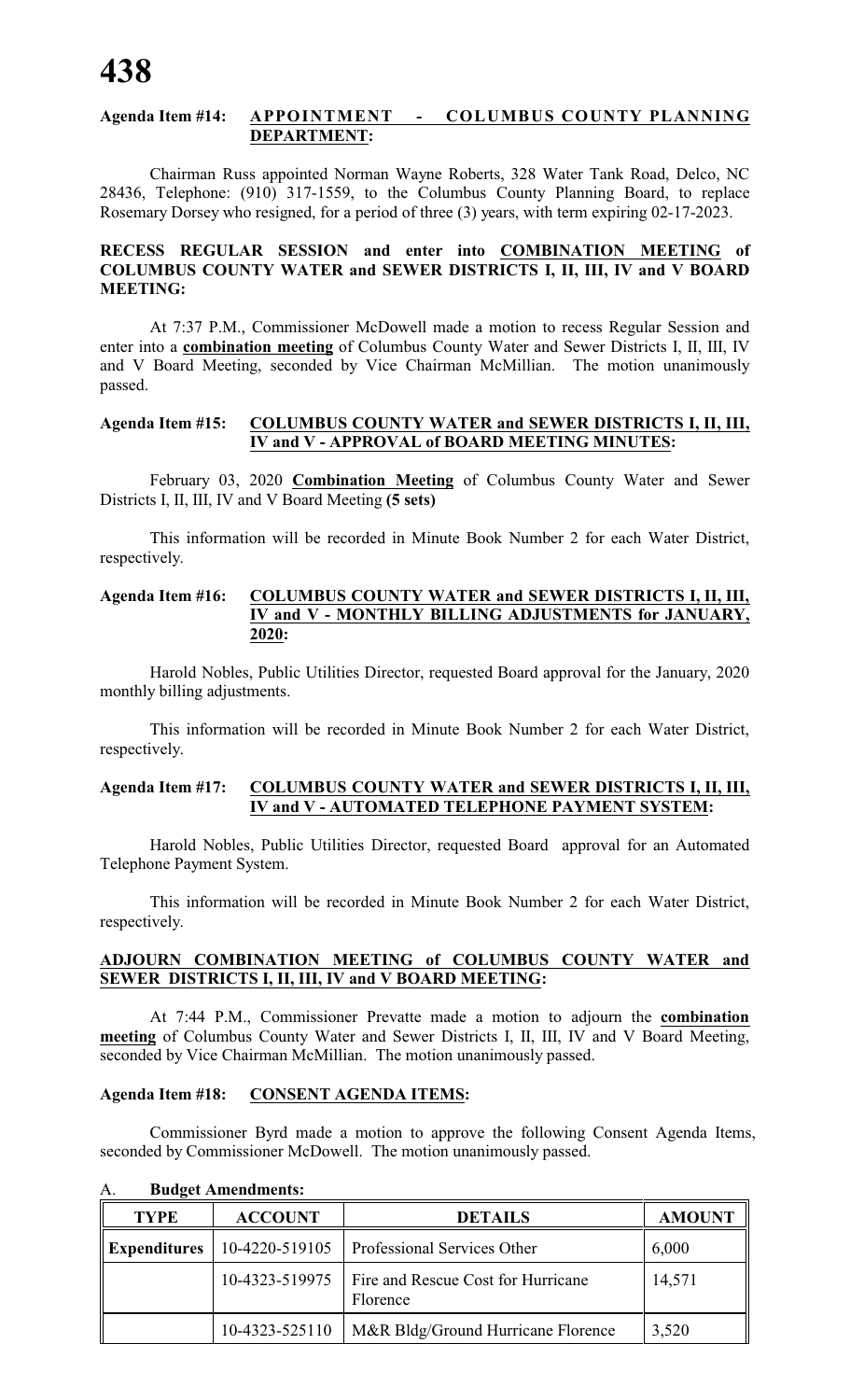| <b>TYPE</b>         | <b>ACCOUNT</b> | <b>DETAILS</b>                                      | <b>AMOUNT</b> |
|---------------------|----------------|-----------------------------------------------------|---------------|
|                     | 10-4323-541900 | Rental                                              | 485           |
|                     | 10-4265-559000 | C/O Other Improvements                              | 9,000         |
| <b>Revenues</b>     | 10-3423-423000 | Federal Share Hurricane Florence                    | 329,487       |
|                     | 10-3423-433000 | <b>State Shared Revenues Hurricane</b><br>Florence  | 23,622        |
|                     | 10-3495-489000 | Miscellaneous Revenue                               | 2,677         |
|                     | 10-3991-499101 | <b>Fund Balance Appropriated</b>                    | (322, 210)    |
| <b>Expenditures</b> | 10-4140-519000 | Professional Services                               | 338,659       |
| <b>Revenues</b>     | 10-3100-440195 | Legal Fees                                          | 338,659       |
| <b>Expenditures</b> | 68-4520-550010 | Capital from NCDOT                                  | (3,200)       |
|                     | 68-4520-558100 | Non-Capitalized Items (Misc)                        | 3,200         |
| <b>Revenues</b>     | 68-3452-430080 | NCDOT - Admin & Capital<br>Reimbursement from NCDOT | (3,200)       |
|                     | 68-3452-498020 | <b>Transfer from Reserves</b>                       | 3,200         |
| <b>Expenditures</b> | 68-4520-830000 | Funds due to NCDOT                                  | 30,076        |
| <b>Revenues</b>     | 68-2000-292001 | <b>Fund Balance</b>                                 | 30,076        |
| <b>Expenditures</b> | 10-4310-535300 | M&R Vehicles (2018 Dur VIN 6449)                    | 5,093         |
| <b>Revenues</b>     | 10-3431-489000 | Misc Revenue - Sheriff                              | 5,093         |
| <b>Expenditures</b> | 60-7111-519000 | Professional Services                               | 100           |
|                     | 60-7111-539515 | Training                                            | 100           |
|                     | 60-7111-999910 | Contingency                                         | 34,800        |
|                     | 61-7112-533000 | <b>Utilities</b>                                    | 25,000        |
|                     | 61-71120539515 | Training                                            | 1,000         |
|                     | 61-7112-549953 | Dues/Permits                                        | 201           |
|                     | 61-7112-559000 | C/O Other Improvements                              | 8,299         |
|                     | 62-7113-519001 | <b>Contracted Services</b>                          | 2,000         |
|                     | 62-7113-539515 | Training                                            | 150           |
|                     | 62-7113-999999 | Contingency                                         | (150)         |
|                     | 63-7114-519000 | <b>Professional Services</b>                        | 5,000         |
|                     | 63-7114-519001 | <b>Contracted Services</b>                          | 2,000         |
|                     | 63-7114-519046 | <b>Contract Services/SCADA</b>                      | 3,000         |
|                     | 63-7114-533000 | Utilities                                           | 10,000        |
|                     | 63-7114-535110 | M&R Bldg/Grounds                                    | 6,000         |
| <b>Revenues</b>     | 60-3713-418101 | Penalties                                           | 10,000        |
|                     | 60-3713-452001 | <b>Cutoffs/Reconnect Fee</b>                        | 25,000        |
|                     | 61-3714-411104 | <b>Special District Tax</b>                         | 1,500         |
|                     | 61-3714-418101 | Penalties                                           | 15,000        |
|                     | 61-3714-452001 | <b>Cutoffs/Reconnect Fee</b>                        | 15,000        |
|                     | 61-3714-452002 | Water Tap Fees                                      | 3,000         |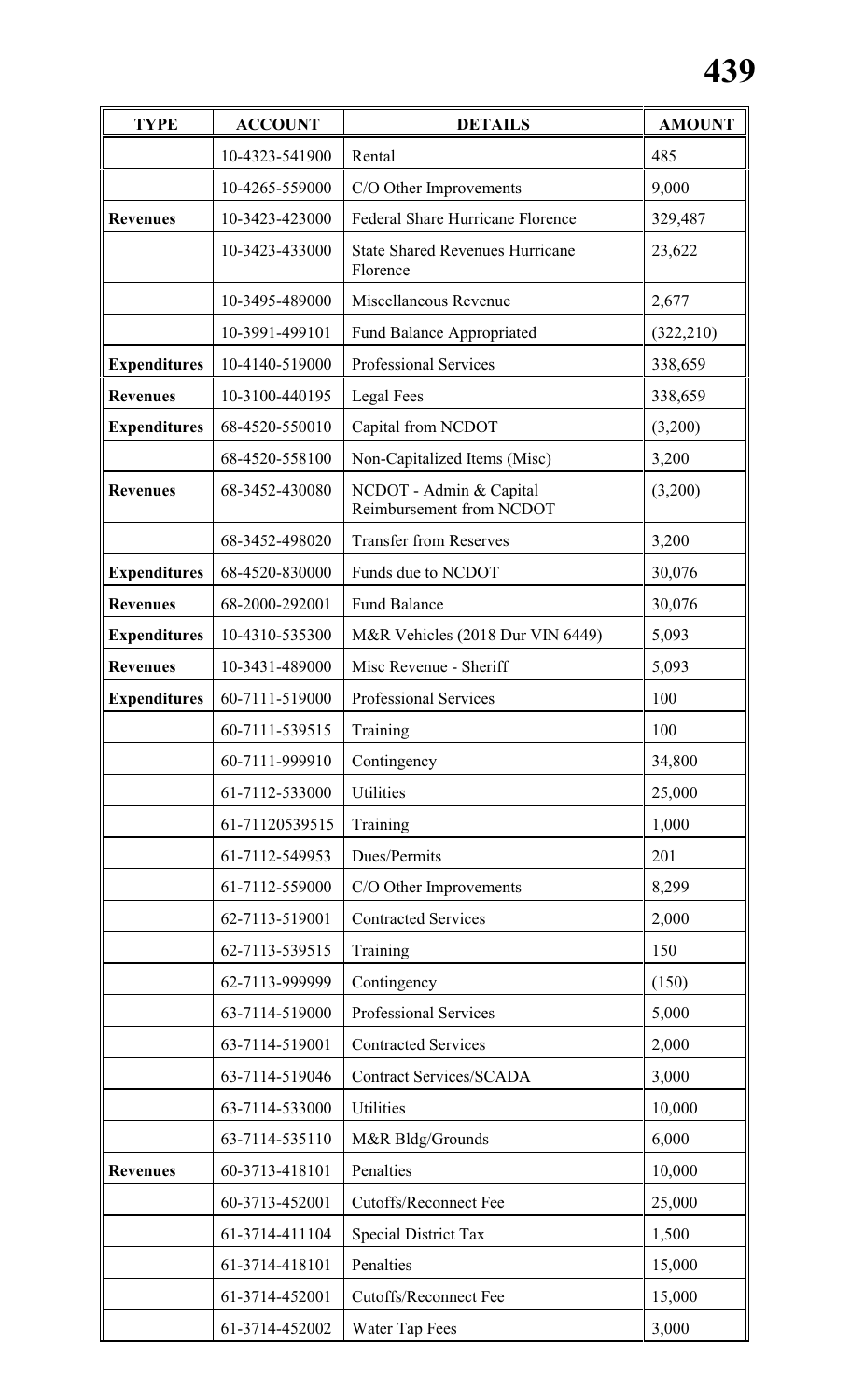| <b>TYPE</b>         | <b>ACCOUNT</b> | <b>DETAILS</b>                                      | <b>AMOUNT</b> |
|---------------------|----------------|-----------------------------------------------------|---------------|
|                     | 62-3715-460000 | Special Revenue                                     | 1,000         |
|                     | 62-3715-489000 | Miscellaneous Revenue                               | 1,000         |
|                     | 63-3719-415101 | Penalties                                           | 6,000         |
|                     | 63-3719-452001 | Cutoffs/Reconnect Fee                               | 15,000        |
|                     | 63-3719-463000 | Water Tap Fees                                      | 5,000         |
| <b>Expenditures</b> | 63-7114-999910 | Contingency                                         | (11,000)      |
|                     | 63-7114-559910 | Other Structures Improvements and<br>Capital Outlay | 100,000       |
|                     | 63-7114-559000 | C/O Other Improvements                              | (100,000)     |
|                     | 63-7114-539515 | Training                                            | 1,000         |
|                     | 63-7114-535110 | M&R Bldg/Grounds                                    | 10,000        |

## B. **Tax Refunds and Releases:**

| Proeprty Value                                             |                  |                                                                                        | vbgAmount:         | \$145.87 |
|------------------------------------------------------------|------------------|----------------------------------------------------------------------------------------|--------------------|----------|
| Benton, Mary Catherine                                     |                  | <b>PROPERTY: 00000</b>                                                                 | Total:             | \$783.39 |
| Value: \$6,720.00                                          | Year:<br>$17-19$ | 03-01166<br>Account:                                                                   | $Bill#$ :<br>99999 |          |
|                                                            |                  | Release value of single wide. Burned in 2018. Release Old Dock(14.50) release          |                    |          |
| Columbus Rescue $(3.62)$ release late list $(16.40)$       |                  |                                                                                        |                    |          |
| Property Value                                             |                  |                                                                                        | Amount:            | \$16.99  |
| Anders, Demtri O.                                          |                  | <b>PROPERTY: 00000</b>                                                                 | Total:             | \$21.01  |
| Value: \$2,110.00                                          | Year:<br>2019    | 08-01436<br>Account:                                                                   | Bill#: 84414       |          |
|                                                            |                  | Release value of jet ski. Doesn't run. Release East Columbus(1.69) release Columbus    |                    |          |
| Rescue $(.42)$ release late list $(1.91)$                  |                  |                                                                                        |                    |          |
| Property Value                                             |                  |                                                                                        | Amount:            | \$308.32 |
| Blackwell, Juanita                                         |                  | PROPERTY: 88582                                                                        | Total:             | \$354.28 |
| Value: \$38,300.00                                         | Year:<br>2019    | 06-03936<br>Account:                                                                   | $Bill#$ :<br>87368 |          |
|                                                            |                  | Release value. D/W burned. Release Yam City(38.30) release Columbus Rescue(7.66)       |                    |          |
| <b>Property Value</b>                                      |                  |                                                                                        | Amount:            | \$42.58  |
| Buffkin, Jonathan Matthew                                  |                  | <b>PROPERTY: 00000</b>                                                                 | Total:             | \$52.66  |
| Value: \$5,289.00                                          | 2019<br>Year:    | Account:<br>13-03143                                                                   | Bill#: 89576       |          |
|                                                            |                  | Release value of boat. Sold 2015 in SC. Release Roseland Fire(4.23) release Columbus   |                    |          |
| Rescue $(1.06)$ release late list $(4.79)$                 |                  |                                                                                        |                    |          |
| Property Value                                             |                  |                                                                                        | Amount:            | \$190.79 |
| Casto, Patricia Lynn                                       |                  | <b>PROPERTY: 24936</b>                                                                 | Total:             | \$195.53 |
| Value: \$23,700.00                                         | 2019<br>Year:    | 13-03009<br>Account:                                                                   | $Bill#$ :<br>91740 |          |
|                                                            |                  | Release entire value. Should have been tax exempt. Release Columbus Rescue(4.74)       |                    |          |
|                                                            |                  |                                                                                        |                    |          |
| <b>Property Value</b>                                      |                  |                                                                                        | Amount:            | \$5.35   |
| Cook, J. Warren Jr, Mary W                                 | Year:<br>2019    | <b>PROPERTY: 00000</b>                                                                 | Total:<br>99999    | \$6.03   |
| Value: \$664.00                                            |                  | 01-16920<br>Account:                                                                   | $Bill#$ :          |          |
| late list $(.55)$                                          |                  | Release value of boat. Destroyed by Florence. Release Whiteville Rescue(.13) release   |                    |          |
|                                                            |                  |                                                                                        |                    |          |
| <b>Property Value</b>                                      |                  |                                                                                        | Amount:            | \$16.10  |
| Edmund, Joseph Andrew                                      |                  | <b>PROPERTY: 00000</b>                                                                 | Total:             | \$18.16  |
| Value: \$1,000.00                                          | 18-19<br>Year:   | 12-00924<br>Account:                                                                   | $Bill#$ :<br>99999 |          |
|                                                            |                  | Release value of boat. Sold 2018. Release Columbus Rescue(.40) release late list(1.66) |                    |          |
| Property Value                                             |                  |                                                                                        | Amount:            | \$8.94   |
| High Belita McKeithan                                      |                  | <b>PROPERTY: 00000</b>                                                                 | Total:             | \$211.06 |
| Value: \$1,110.00                                          | 2019<br>Year:    | 07-02703<br>Account:                                                                   | $Bill#$ :<br>4981  |          |
|                                                            |                  | Release value of mobile home. Flooded in Hurricane Florence. Release Nakina Fire(.89)  |                    |          |
| release Columbus Rescue $(.22)$ release late list $(1.01)$ |                  |                                                                                        |                    |          |
| Property Value                                             |                  |                                                                                        | Amount:            | \$82.77  |
| Hill, Gene O & Shelby                                      |                  | PROPERTY: 00000                                                                        | Total:             | \$95.12  |
| Value: \$5,346.00                                          | 18-19<br>Year:   | 16-08560<br>Account:                                                                   | $Bill#$ :<br>99999 |          |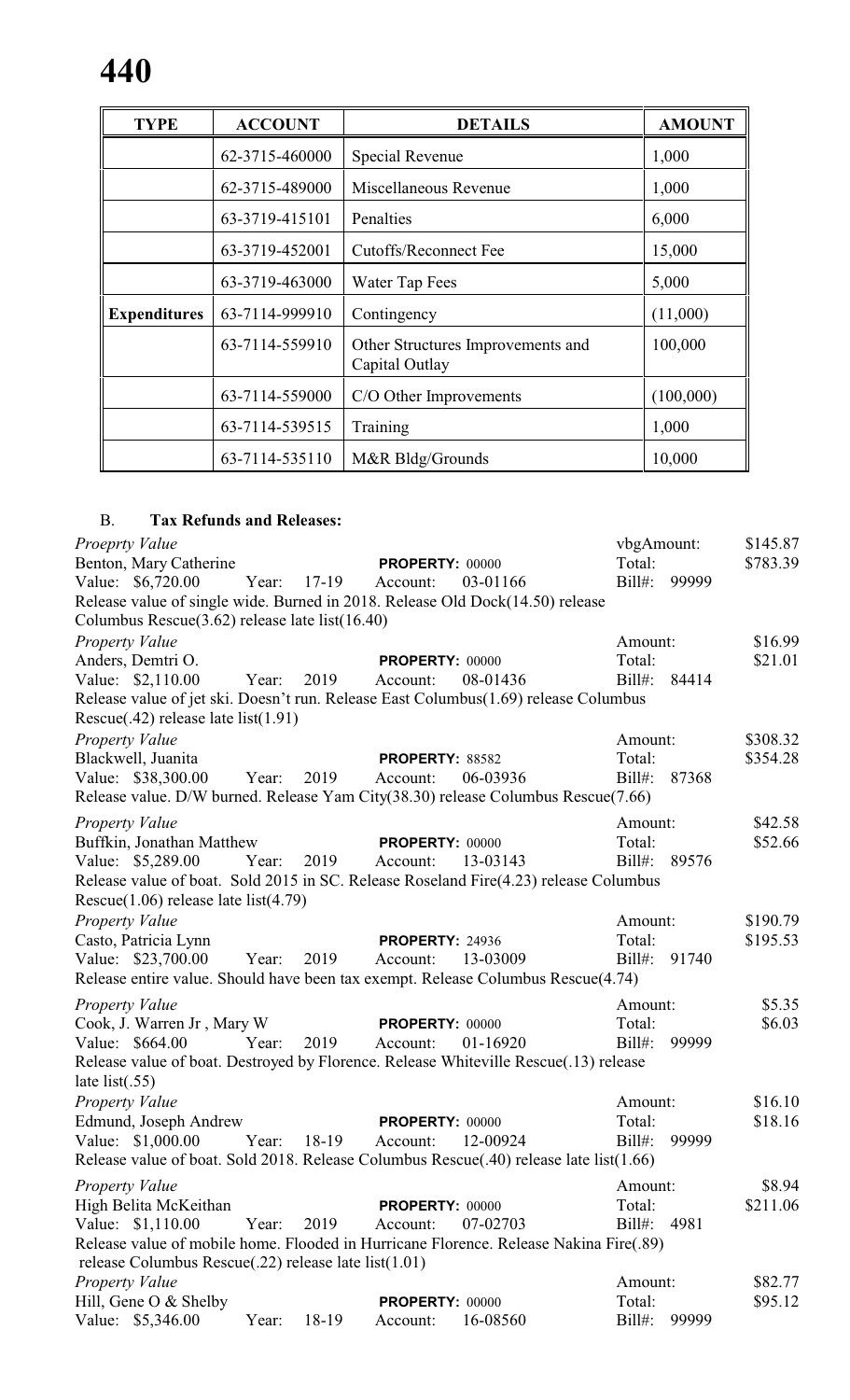Release value of boat. Sold 2017. Release Cole Service Fire(10.29) release Columbus Rescue(2.06) *Property Value* \$24.15 Lembecke Albert(Heirs) & Brenda **PROPERTY:** 00000 Total: \$626.55 Value: \$3,000.00 Year: 2019 Account: 11-15444 Bill#: 10454 Release value of single wide. Sold to James David Keith in 2018. Release Hallsboro Fire(1.80) release Columbus Rescue(.60) *Property Value* \$0.00 Lott, Dorothy Lee Johnson **PROPERTY:** 96132 Total: \$16.39 Value: \$0.00 Year: 2019 Account: 13-05740 Bill#: 11839 Release portion per N Hughes *Property Value* 50.00<br>
Lovett, Kelly Fowler & Jonathan Mark **PROPERTY**: 10759 **Amount:** \$25.84 Lovett, Kelly Fowler & Jonathan Mark **PROPERTY:** 10759 Total: Value: \$0.00 Year: 2019 Account: 06-01630 Bill#: 11897 Release discount billed in error. Release Yam City(18.48) release Columbus Rescue(7.36) *Property Value* \$692.30 Pegese James W **PROPERTY:** 25272 Total: \$1,321.50<br>Value: \$17,200.00 Year: 14-18 Account: 13-32360 Bill#: 99999 Value: \$17,200.00 Year: 14-18 Account: 13-32360 Release entire value. Sold at tax sale. July 2019. Release Columbus Rescue(17.20) *Property Value* \$50.24 Scheer, Jordan Michael **PROPERTY:** 00000 Total: \$60.75 Value: \$3,090.00 Year: 18-19 Account: 01-02253 Bill#: 99999 Release value of boat. Sold in 2017. Release Williams Fire(3.74) release Whiteville Rescue(1.25) release late list(5.52) *Property Value* \$268.07 Soles, Clyde John **PROPERTY:** 13604 Total: \$501.37<br>Value: \$33,000.00 Year: 2019 Account: 07-02523 Bill#: 26046 Value: \$33,000.00 Year: 2019 Account: 07-02523 Release value. House condemned after flooding. Release Nakina Fire(26.64) release Columbus Rescue(6.66) *Property Value* \$101.08 Spaulding, Lydia Lovette **PROPERTY:** 00000 Total: \$1,588.47 Value: \$1,000.00 Year: 11-19 Account: 08-01519 Bill#: 99999 Release value of single wide. No mobile home on property in 10 years. Release East Columbus(3.20) release Columbus Rescue(2.49) release late list(10.70) *Property Value* \$176.30 Stanley, Herbert C & Iola **PROPERTY:** 16914 Total: \$193.82 Value: \$21,900.00 Year: 2017 Account: 09-28900 Bill#: 89380 Release value. Billed in error. Release Williams Fire(13.14) release Columbus Rescue(4.38) *Property Value* \$84.36 Stanley, Lisa Fisher **PROPERTY:** 1618 Total: \$86.71 Value: \$2,620.00 Year: 16-19 Account: 01-04962 Bill#: 99999 Release value. Billed in error deeded back to original parcel. Release Klondyke Fire(1.83) release columbus rescue(.52) *Refunds* \$0.00 Gore, Trevor **PROPERTY:** 00000 Total: \$223.00 Value: \$0.00 Year: 2018 Account: 12-01442 Bill#: 11116 Refund amount paid in error and applies to this account by mistake. *Refunds* \$0.00 Hobbs, Tommy S & Marcia C **PROPERTY:** 29983 Total: \$200.00 Value: \$0.00 Year: 2018 Account: 16-03330 Bill#: 12557 Refund user fee. *Refunds* \$0.00 Hobbs, Tommy S & Marcia C **PROPERTY:** 632 Total: \$200.00 Value: \$0.00 Year: 2018 Account: 01-42241 Bill#: 12550 Refund user fee. *Refunds* \$0.00 Hobbs, Tommy S & Marcia C **PROPERTY:** 16139 Total: \$200.00 Value: \$0.00 Year: 2018 Account: 09-14880 Bill#: 12563

Refund user fee.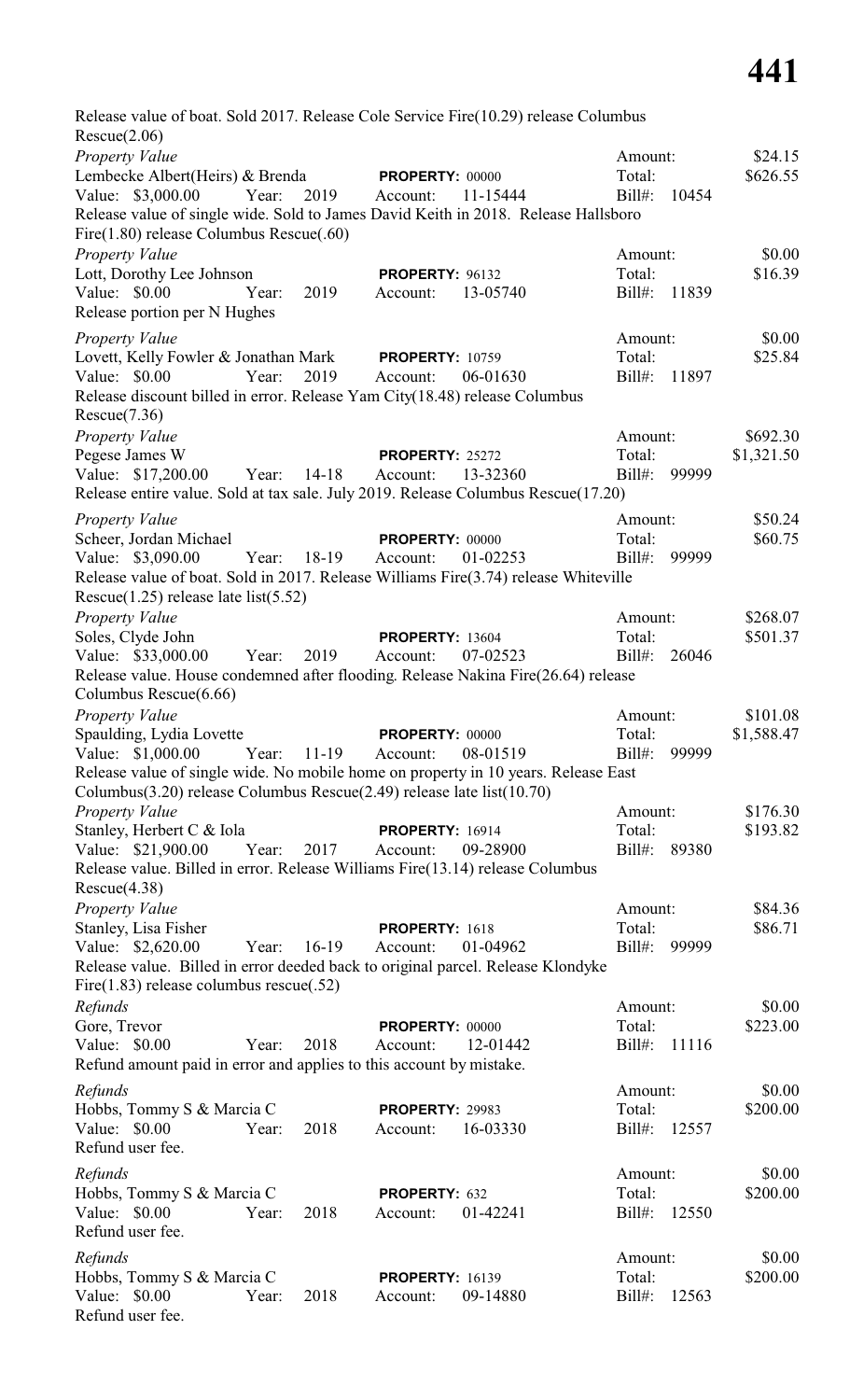| User Fee<br>Adams, Robert E<br>Value: $$0.00$<br>Year: 2019<br>Release user fee. vAcant                                      |       | <b>PROPERTY: 00000</b><br>Account:          | 05-00021 | Amount:<br>Total:<br>Bill#: 84094 | \$0.00<br>\$200.00 |
|------------------------------------------------------------------------------------------------------------------------------|-------|---------------------------------------------|----------|-----------------------------------|--------------------|
| User Fee<br>Baltazar Manuela & Celso<br>Value: $$0.00$<br>Year: 2019<br>Release user fee. Unliveable                         |       | PROPERTY: 8445<br>Account:                  | 03-05250 | Amount:<br>Total:<br>Bill#: 85291 | \$0.00<br>\$200.00 |
| User Fee<br>Barron, Lisa<br>Year: 2019<br>Value: $$0.00$<br>Release user fee. Vacant.                                        |       | PROPERTY: 6468<br>Account:                  | 3-04049  | Amount:<br>Total:<br>Bill#: 85771 | \$0.00<br>\$200.00 |
| User Fee<br>Battle, Shirley A Williams<br>Value: \$0.00 Year:<br>Release user fee.                                           | 2019  | PROPERTY: 88257<br>Account:                 | 13-00021 | Amount:<br>Total:<br>Bill#: 86129 | \$0.00<br>\$200.00 |
| User Fee<br>Benton William Taft<br>Value: \$0.00<br>Year:<br>Release user fee. Dbilled.                                      | 2019  | <b>PROPERTY: 75461</b><br>Account:          | 06-01708 | Amount:<br>Total:<br>Bill#: 86847 | \$0.00<br>\$200.00 |
| User Fee<br>Boone, Delbert O'Neil & Linda<br>Value: \$0.00 Year:<br>Release user fee. Vacant land                            | 2019  | <b>PROPERTY: 18654</b><br>Account:          | 11-03180 | Amount:<br>Total:<br>Bill#: 87715 | \$0.00<br>\$200.00 |
| User Fee<br>Buffkin, Adam Walton ETAL<br>Value: \$0.00<br>Year:<br>Release user fee. Can billed on Act#06-04316              | 2019  | <b>PROPERTY: 12064</b><br>Account:          | 06-02072 | Amount:<br>Total:<br>Bill#: 89507 | \$0.00<br>\$200.00 |
| User Fee<br>C & E Farms Southeast LLC<br>Value: \$0.00 			 Year: 2019 		 Account: 12-03334<br>Release user fee. Vacant land. |       | <b>PROPERTY: 23220</b>                      |          | Amount:<br>Total:<br>Bill#: 90502 | \$0.00<br>\$200.00 |
| User Fee<br>Cartrette, Virginia<br>Value: \$0.00 Year:<br>Release user fee. Dbilled.                                         | 2018  | PROPERTY: 76735<br>Account: 11-05608        |          | Amount:<br>Total:<br>Bill#: 98596 | \$0.00<br>\$200.00 |
| User Fee<br>Cartrette, Elma<br>Value: \$0.00 Year:<br>Release user fee. Dbilled.                                             | 2019  | <b>PROPERTY: 11155</b><br>Account:          | 06-19460 | Amount:<br>Total:<br>Bill#: 91478 | \$0.00<br>\$200.00 |
| User Fee<br>Collins Sharon<br>Value: \$0.00 Year:<br>Release user fees. Vacant                                               | 18-19 | <b>PROPERTY: 87826</b><br>Account: 13-03317 |          | Amount:<br>Total:<br>Bill#: 99999 | \$0.00<br>\$400.00 |
| User Fee<br>Creech, Robert Alan<br>Value: $$0.00$<br>Year:<br>Release user fee. Dbl listed.                                  | 2019  | <b>PROPERTY: 18941</b><br>Account:          | 11-03548 | Amount:<br>Total:<br>Bill#: 93734 | \$0.00<br>\$200.00 |
| User Fee<br>Cribb, Mona Lisa Hayes<br>Year:<br>Value: \$0.00<br>Release user fee. Can billed to Act#13-00428                 |       | <b>PROPERTY: 94472</b><br>2019 Account:     | 13-05207 | Amount:<br>Total:<br>Bill#: 93902 | \$0.00<br>\$200.00 |
| User Fee<br>Dew, Gregory Alan<br>Value: \$0.00<br>Year:<br>Release user fee. Unliveable.                                     | 2019  | PROPERTY: 26424<br>Account: 14-02722        |          | Amount:<br>Total:<br>Bill#: 95049 | \$0.00<br>\$200.00 |
| User Fee<br>Dixon Donna V<br>Value: \$0.00<br>Year:                                                                          | 2019  | <b>PROPERTY: 26786</b><br>Account:          | 14-04388 | Amount:<br>Total:<br>Bill#: 95289 | \$0.00<br>\$200.00 |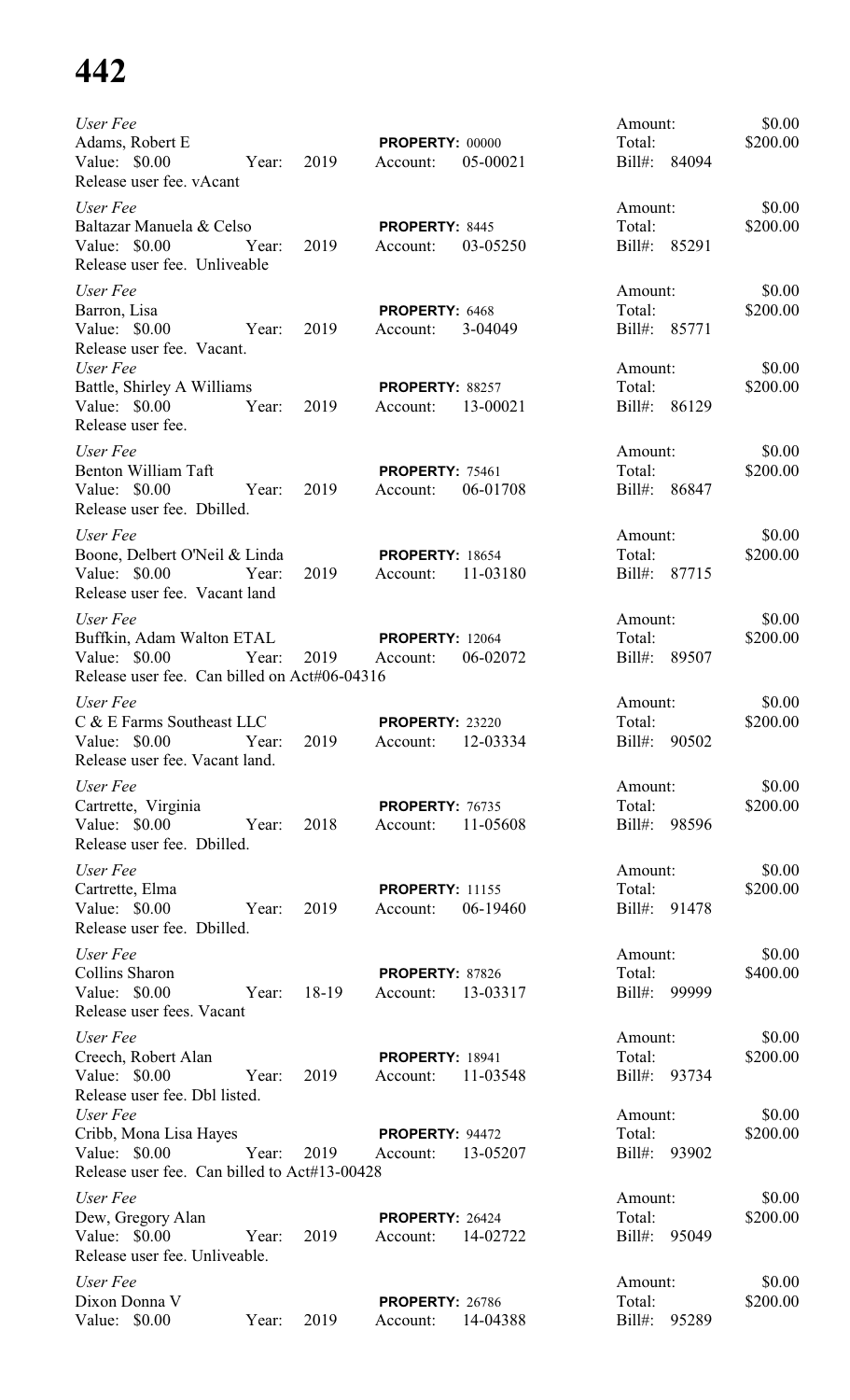| Release user fee. Dbilled.                                                                                        |           |                                    |          |                                         |                    |
|-------------------------------------------------------------------------------------------------------------------|-----------|------------------------------------|----------|-----------------------------------------|--------------------|
| User Fee<br>Ford, Julius Heirs & Marie Rose<br>Value: \$0.00<br>Year:<br>Release user fees; Billed to single wide | 18-19     | <b>PROPERTY: 86083</b><br>Account: | 05-04728 | Amount:<br>Total:<br>$Bill#$ :<br>99999 | \$0.00<br>\$400.00 |
| User Fee<br>Formyduval, Ronnie Leroy<br>Value: \$0.00<br>Year:<br>Release user fee.                               | 2019      | PROPERTY: 6852<br>Account:         | 03-07847 | Amount:<br>Total:<br>$Bill#$ :<br>98560 | \$0.00<br>\$200.00 |
| User Fee<br>Formyduval, Ronnie Leroy<br>Value: \$0.00<br>Year:<br>Release user fee.                               | 2019      | PROPERTY: 77603<br>Account:        | 03-07847 | Amount:<br>Total:<br>$Bill#$ :<br>98557 | \$0.00<br>\$200.00 |
| User Fee<br>Fowler, Sandra M.<br>Value: \$0.00<br>Year:<br>Release user fee. Vacant land                          | 2019      | <b>PROPERTY: 15728</b><br>Account: | 09-02942 | Amount:<br>Total:<br>$Bill#$ :<br>98908 | \$0.00<br>\$200.00 |
| User Fee<br>Frink, Levender K.<br>Value: \$0.00<br>Year:<br>Release user fee. Billed to single wide.              | 2019      | <b>PROPERTY: 76583</b><br>Account: | 13-14218 | Amount:<br>Total:<br>$Bill#$ :<br>99453 | \$0.00<br>\$200.00 |
| User Fee<br>Gamble, Olandas P.<br>Value: \$0.00<br>Year:<br>Release user fee. Vacant land                         | 2019      | <b>PROPERTY: 25337</b><br>Account: | 13-02827 | Amount:<br>Total:<br>$Bill#$ :<br>99672 | \$0.00<br>\$200.00 |
| User Fee<br>Garrell, Lola<br>Value: \$0.00<br>Year:<br>Release user fees.                                         | $17 - 18$ | <b>PROPERTY: 30105</b><br>Account: | 16-04980 | Amount:<br>Total:<br>$Bill#$ :<br>99999 | \$0.00<br>\$229.00 |
| User Fee<br>Gibson, Daniel<br>Value: \$0.00<br>Year:<br>Release user fee.                                         | 2019      | PROPERTY: 00000<br>Account:        | 11-01150 | Amount:<br>Total:<br>$Bill#$ :<br>359   | \$0.00<br>\$113.00 |
| User Fee<br>Gore, Roy S ETAL<br>Value: \$0.00<br>Year:<br>Release user fee. Vacant land.                          | 2019      | <b>PROPERTY: 13166</b><br>Account: | 07-00835 | Amount:<br>Total:<br>$Bill#$ :<br>1477  | \$0.00<br>\$200.00 |
| User Fee<br>Harley, Johnny & Doris<br>Value: \$0.00<br>Year:<br>Release user fee.                                 | 2019      | PROPERTY: 75077<br>Account:        | 10-07797 | Amount:<br>Total:<br>Bill#: 3676        | \$0.00<br>\$200.00 |
| User Fee<br>Harper, John C & Callie<br>Value: \$0.00<br>Year:<br>Release user fee. Dbilled.                       | 2019      | <b>PROPERTY: 75465</b><br>Account: | 06-04070 | Amount:<br>Total:<br>Bill#: 3705        | \$0.00<br>\$200.00 |
| User Fee<br>Harris, Rackley & Elva C<br>Value: \$0.00<br>Year:<br>Release user fee. Dbilled.                      | 2019      | PROPERTY: 2205<br>Account:         | 01-37840 | Amount:<br>Total:<br>Bill#: 3942        | \$0.00<br>\$113.00 |
| User Fee<br>Hobbs, Dalon<br>Value: \$0.00<br>Year:<br>Release user fee. Billed to Act#01-05206                    | 2019      | <b>PROPERTY: 00000</b><br>Account: | 01-04789 | Amount:<br>Total:<br>Bill#: 5734        | \$0.00<br>\$200.00 |
| User Fee<br>Hobbs, Tommy S & Marcia C<br>Value: \$0.00<br>Year:<br>Release user fee. Vacant                       | 2019      | <b>PROPERTY: 16139</b><br>Account: | 09-14880 | Amount:<br>Total:<br>Bill#: 5806        | \$0.00<br>\$200.00 |
| User Fee<br>Hobbs, Tommy S & Marcia C                                                                             |           | PROPERTY: 632                      |          | Amount:<br>Total:                       | \$0.00<br>\$200.00 |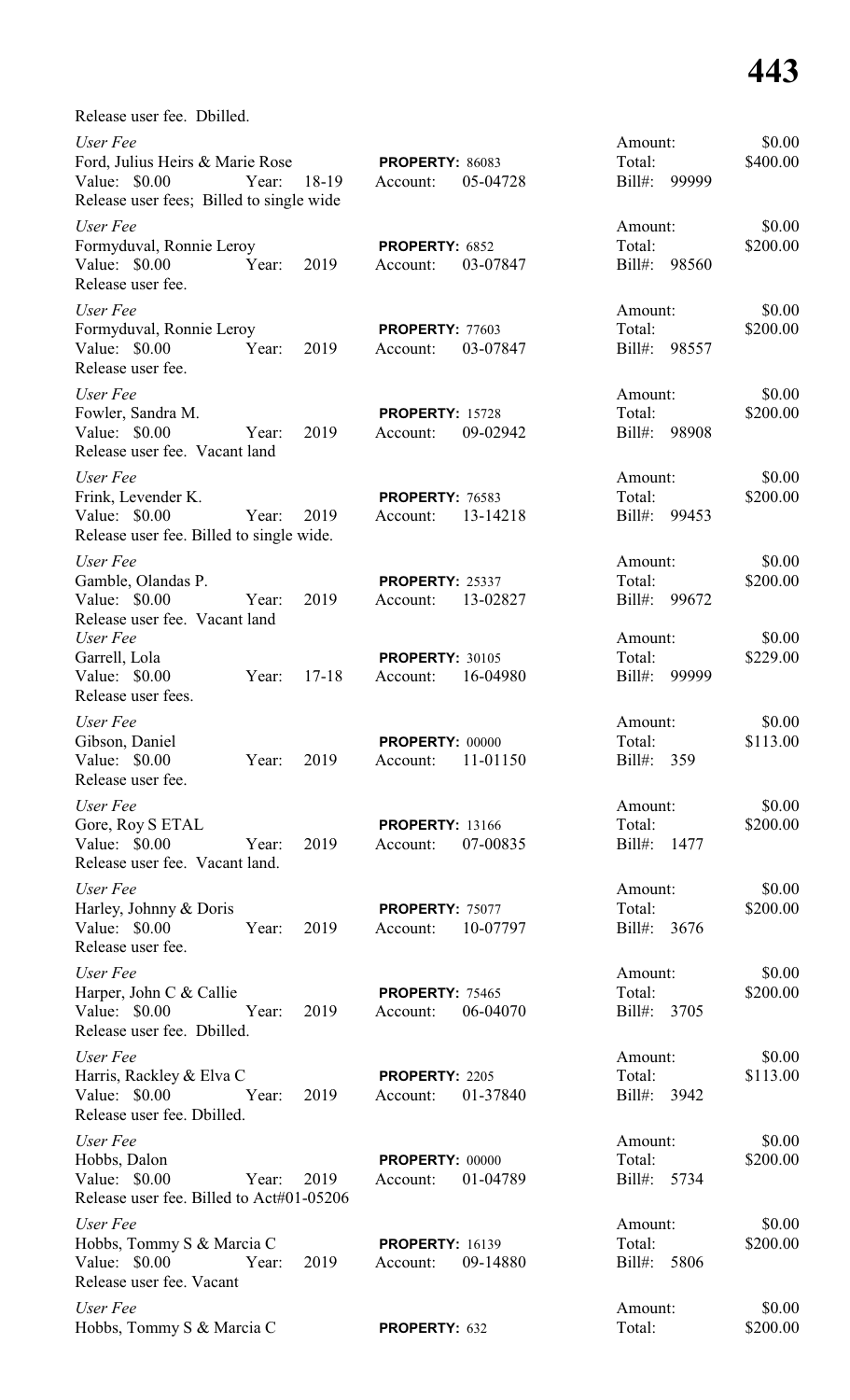| Value: \$0.00<br>Release user fee. Vacant                                     | Year:       | 2019  | Account:                           | 01-42241 | Bill#:<br>5793           |                    |
|-------------------------------------------------------------------------------|-------------|-------|------------------------------------|----------|--------------------------|--------------------|
| User Fee                                                                      |             |       |                                    |          | Amount:                  | \$0.00             |
| Hobbs, Tommy S & Marcia C<br>Value: \$0.00<br>Release user fee. Vacant        | Year:       | 2019  | <b>PROPERTY: 29983</b><br>Account: | 16-03330 | Total:<br>5800<br>Bill#: | \$200.00           |
| User Fee                                                                      |             |       |                                    |          | Amount:                  | \$0.00             |
| Hufman, Bill<br>Value: \$0.00<br>Release user fee. Vacant                     | Year:       | 2019  | PROPERTY: 00000<br>Account:        | 11-01107 | Total:<br>Bill#: 6419    | \$113.00           |
| User Fee                                                                      |             |       |                                    |          | Amount:                  | \$0.00             |
| Inman, William Milton<br>Value: \$0.00<br>Release user fee. Double listed.    | Year:       | 2019  | <b>PROPERTY: 60250</b><br>Account: | 12-12920 | Total:<br>6900<br>Bill#: | \$200.00           |
| User Fee                                                                      |             |       |                                    |          | Amount:                  | \$0.00             |
| Jaimes Apolinar Pantaleon ETAL<br>Value: \$0.00<br>Release user fee. Dbilled. | Year:       | 2019  | <b>PROPERTY: 76299</b><br>Account: | 03-00536 | Total:<br>Bill#: 7579    | \$200.00           |
| User Fee                                                                      |             |       |                                    |          | Amount:                  | \$0.00             |
| Jones, Victor                                                                 |             |       | PROPERTY: 88570                    |          | Total:                   | \$400.00           |
| Value: \$0.00<br>Release user fees. House not liveable.                       | Year:       | 18-19 | Account:                           | 14-03326 | Bill#: 99999             |                    |
| User Fee                                                                      |             |       |                                    |          | Amount:                  | \$0.00             |
| Lawson, Matthew H. & Leona V                                                  |             |       | <b>PROPERTY: 28780</b>             |          | Total:                   | \$200.00           |
| Value: \$0.00<br>Release user fee. Dlisted.                                   | Year:       | 2019  | Account:                           | 15-04662 | Bill#: 10162             |                    |
| User Fee                                                                      |             |       |                                    |          | Amount:                  | \$0.00             |
| Lennon, Donna                                                                 |             |       | <b>PROPERTY: 78037</b>             |          | Total:                   | \$200.00           |
| Value: \$0.00<br>Release user fee. Unliveable                                 | Year:       | 2019  | Account:                           | 15-23523 | Bill#:<br>10516          |                    |
| User Fee                                                                      |             |       |                                    |          | Amount:                  | \$0.00             |
| Locklear, Roy Timothy & Deborah                                               |             |       | <b>PROPERTY: 76703</b>             |          | Total:                   | \$200.00           |
| Value: \$0.00<br>Release user fee. Vacant                                     | Year:       | 2019  | Account:                           | 06-23262 | Bill#: 11304             |                    |
| User Fee                                                                      |             |       |                                    |          | Amount:                  | \$0.00             |
| Locklear, Roy Timothy & Deborah<br>Value: \$0.00<br>Release user fee. Vacant  | Year:       | 2019  | <b>PROPERTY: 76702</b><br>Account: | 06-03158 | Total:<br>Bill#: 11301   | \$200.00           |
| User Fee                                                                      |             |       |                                    |          | Amount:                  | \$0.00             |
| Lovett, Kelly Fowler & Jonathan Mark                                          |             |       | <b>PROPERTY: 10759</b>             |          | Total:                   | \$400.00           |
| Value: \$0.00<br>Release user fees.                                           | Year: 18-19 |       | Account:                           | 06-01630 | Bill#: 99999             |                    |
| User Fee                                                                      |             |       |                                    |          | Amount:                  | \$0.00             |
| Meares, Carson Lee & Gloria<br>Value: \$0.00                                  | Year:       | 2019  | <b>PROPERTY: 17994</b><br>Account: | 10-11607 | Total:<br>Bill#: 14668   | \$200.00           |
| Release user fee. Billed to Single wide.                                      |             |       |                                    |          |                          |                    |
| User Fee                                                                      |             |       |                                    |          | Amount:                  | \$0.00             |
| <b>Merritt Frances Faye Fipps</b>                                             |             |       | <b>PROPERTY: 11467</b>             |          | Total:                   | \$200.00           |
| Value: \$0.00<br>Release user fee. Error on previous year.                    | Year:       | 2019  | Account:                           | 06-25580 | Bill#: 14964             |                    |
| User Fee                                                                      |             |       |                                    |          | Amount:                  | \$0.00             |
| Nall, Harold & Faye Garner Nall                                               |             |       | PROPERTY: 4686                     |          | Total:                   | \$200.00           |
| Value: \$0.00<br>Release user fee.                                            | Year:       | 2019  | Account:                           | 01-04835 | Bill#:<br>16499          |                    |
| User Fee<br>Nealy Rocky Wayne                                                 |             |       | PROPERTY: 00000                    |          | Amount:<br>Total:        | \$0.00<br>\$400.00 |
| Value: \$0.00                                                                 | Year:       | 18-19 | Account:                           | 09-21311 | Bill#: 99999             |                    |
| Release user fee. Home unliveable.                                            |             |       |                                    |          |                          |                    |
| User Fee                                                                      |             |       |                                    |          | Amount:                  | \$0.00             |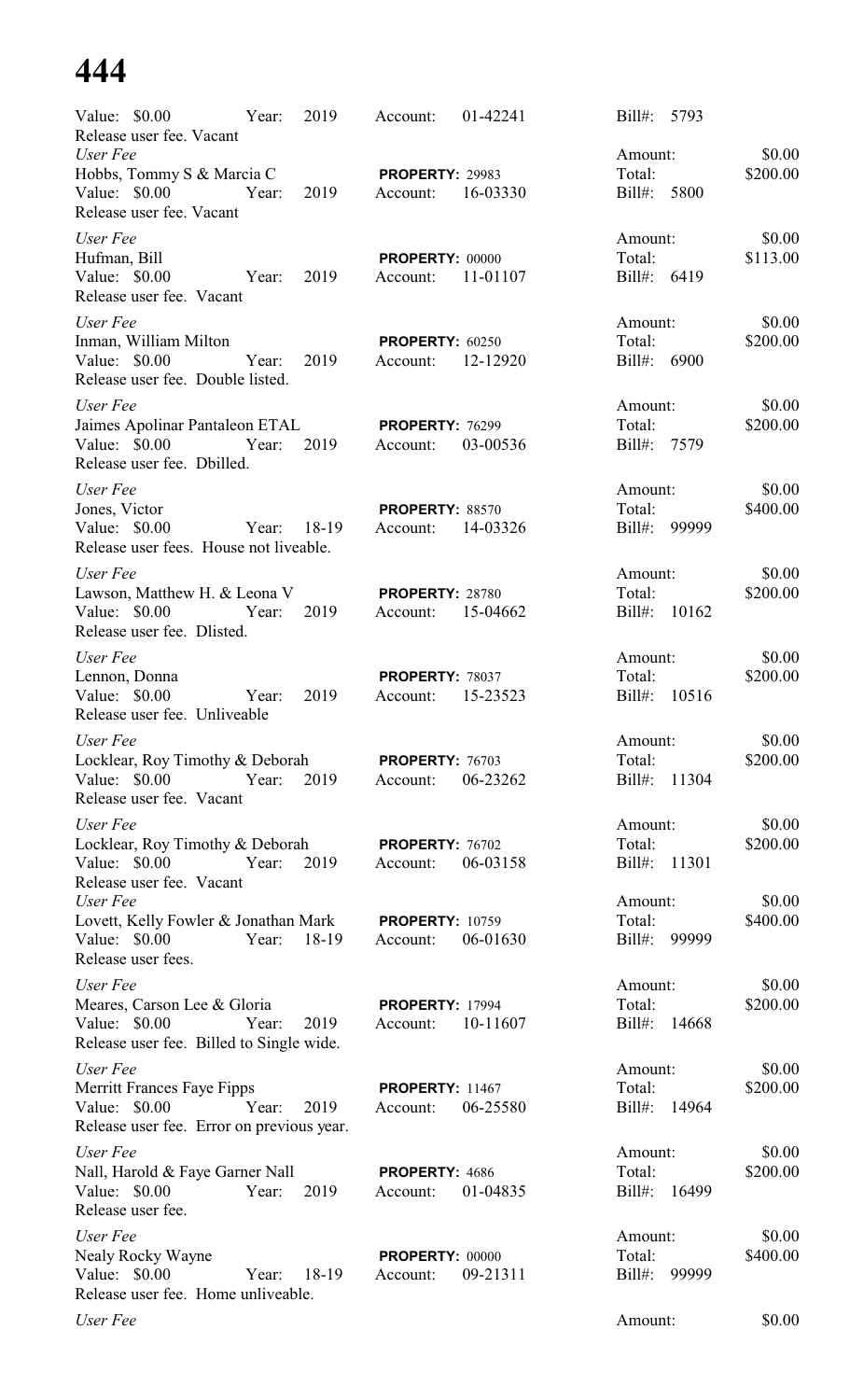| Old Zion Wesleyan Church<br>Value: $$0.00$<br>Release user fee. Uses a commercial dumpster.                             | Year: | 2019      | PROPERTY: 00000<br>Account:        | 07-50020 | Total:<br>$Bill#$ :            | 17867 | \$200.00             |
|-------------------------------------------------------------------------------------------------------------------------|-------|-----------|------------------------------------|----------|--------------------------------|-------|----------------------|
| User Fee<br>Sarvis, Allen & Tonyua<br>Value: \$0.00<br>Release user fees. House not liveable.                           | Year: | $17 - 18$ | <b>PROPERTY: 00000</b><br>Account: | 03-05034 | Amount:<br>Total:<br>Bill#:    | 99999 | \$0.00<br>\$403.00   |
| User Fee<br>Sellers, Shirley Guyton<br>Value: \$0.00<br>Release user fee.                                               | Year: | 2019      | PROPERTY: 7912<br>Account:         | 03-20947 | Amount:<br>Total:<br>Bill#:    | 23669 | \$0.00<br>\$200.00   |
| User Fee<br>Shelley Tommy A<br>Value: \$0.00<br>Release user fee. Paid on land account.                                 | Year: | 18-19     | <b>PROPERTY: 00000</b><br>Account: | 16-05334 | Amount:<br>Total:<br>Bill#:    | 99999 | \$0.00<br>\$400.00   |
| User Fee<br>Shelley, Angela Cheryl<br>Value: \$0.00<br>Release user fee. Billed to single wide.                         | Year: | 2019      | <b>PROPERTY: 18239</b><br>Account: | 10-15240 | Amount:<br>Total:<br>Bill#:    | 24040 | \$0.00<br>\$200.00   |
| User Fee<br>Shelley, Beth<br>Value: $$0.00$<br>Release user fee. Billed on Act#10-04961                                 | Year: | 2019      | <b>PROPERTY: 17607</b><br>Account: | 10-03045 | Amount:<br>Total:<br>Bill#:    | 24041 | \$0.00<br>\$200.00   |
| User Fee<br>Simmons, Betty Lue<br>Value: \$0.00<br>Release value to offset payment made. House was torn down.           | Year: | 2019      | <b>PROPERTY: 94566</b><br>Account: | 07-14445 | Amount:<br>Total:<br>Bill#:    | 24400 | \$0.00<br>\$183.04   |
| User Fee<br>Simmons, Rodney Dean<br>Value: \$0.00<br>Release user fee. Home unliveable.                                 | Year: | 2019      | <b>PROPERTY: 93559</b><br>Account: | 03-05452 | Amount:<br>Total:<br>Bill#:    | 24619 | \$0.00<br>\$200.00   |
| User Fee<br>Smith, M ichael<br>Value: \$0.00<br>Release user fee.                                                       | Year: | 2019      | <b>PROPERTY: 00000</b><br>Account: | 06-04712 | Amount:<br>Total:<br>Bill#:    | 25717 | \$0.00<br>\$200.00   |
| User Fee<br>Town of Tabor City<br>Value: \$0.00<br>Release user fee. Tabor City exempt from trash can.                  | Year: | 2019      | <b>PROPERTY: 00000</b><br>Account: | 06-50230 | Amount:<br>Total:<br>Bill#:    | 30156 | \$0.00<br>\$113.00   |
| User Fee<br>Turbeville, Sammie & Monnie C<br>Value: \$0.00<br>Release user fee. Billed on Act#09-06240 with Single wide | Year: | 2019      | <b>PROPERTY: 15642</b><br>Account: | 09-30840 | Amount:<br>Total:<br>$Bill#$ : | 30492 | \$0.00<br>\$200.00   |
| User Fee<br>Vereen, John & Ernest<br>Value: \$0.00<br>Release user fee.                                                 | Year: | 2019      | <b>PROPERTY: 18375</b><br>Account: | 10-17660 | Amount:<br>Total:<br>$Bill#$ : | 30956 | \$0.00<br>\$113.00   |
| User Fee<br>Waddell, Earl<br>Value: \$0.00<br>Release user fee Triple Billed.                                           | Year: | 2019      | <b>PROPERTY: 29593</b><br>Account: | 15-36790 | Amount:<br>Total:<br>$Bill#$ : | 31167 | \$0.00<br>\$400.00   |
| User Fee<br>Ward, Charles John & Wanda<br>Value: \$0.00<br>Release user fee. Dbilled.                                   | Year: | 18-19     | PROPERTY: 8228<br>Account:         | 03-26120 | Amount:<br>Total:<br>Bill#:    | 99999 | \$0.00<br>\$1,200.00 |
| User Fee<br>Ward, Gregory Milton & Aneshia<br>Value: \$0.00<br>Release user fee. Dbilled.                               | Year: | 2019      | <b>PROPERTY: 87929</b><br>Account: | 09-03316 | Amount:<br>Total:<br>$Bill#$ : | 31988 | \$0.00<br>\$200.00   |
| User Fee                                                                                                                |       |           |                                    |          | Amount:                        |       | \$0.00               |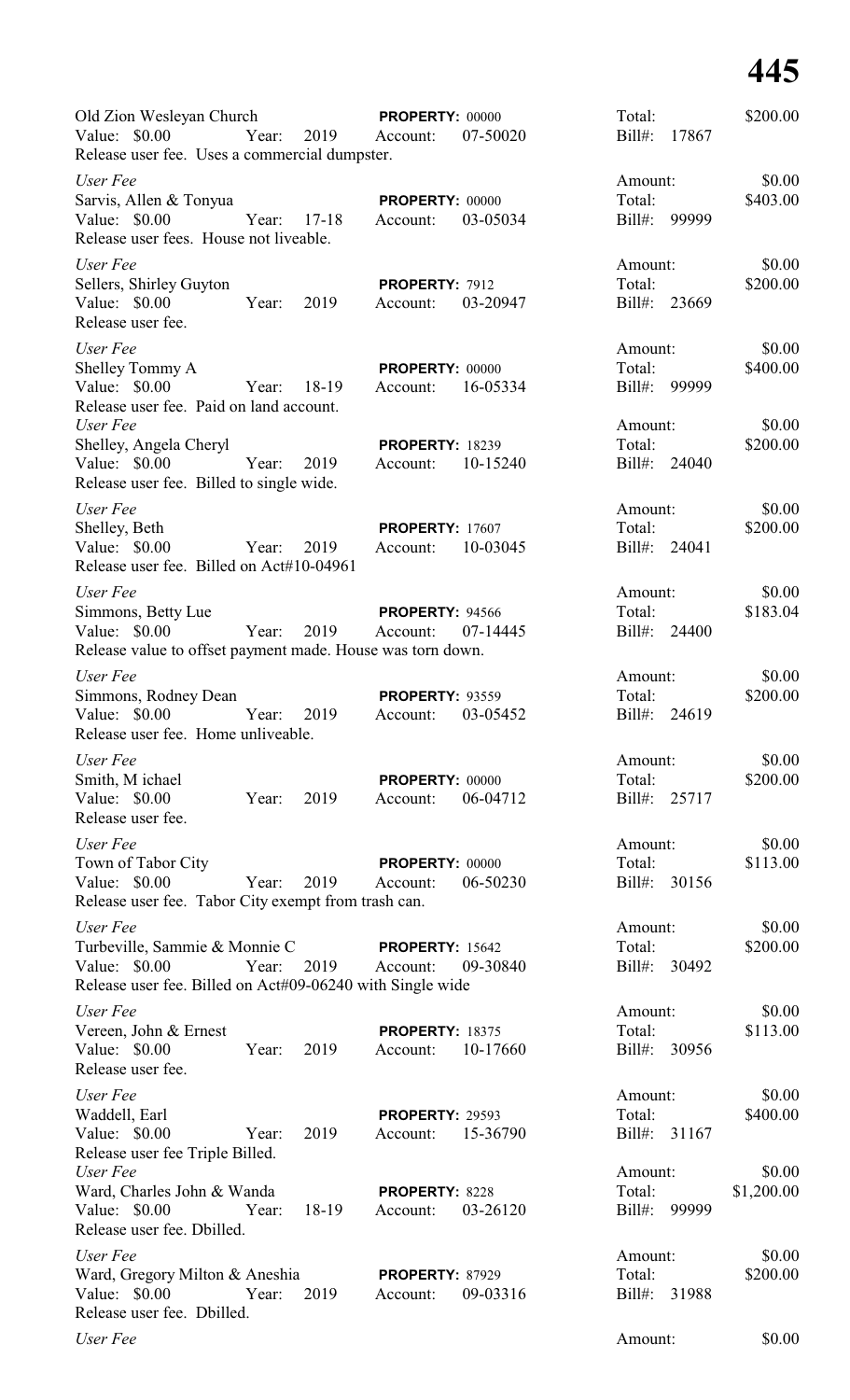| Watson, Sandra S                       |       |      | PROPERTY: 26814        |          | Total:             | \$200.00 |
|----------------------------------------|-------|------|------------------------|----------|--------------------|----------|
| Value: $$0.00$<br>Rel user fee. Vacant | Year: | 2019 | Account:               | 14-05519 | $Bill#$ :<br>32702 |          |
| User Fee                               |       |      |                        |          | Amount:            | \$0.00   |
| Watts, Ollen Stewart                   |       |      | <b>PROPERTY: 12418</b> |          | Total:             | \$600.00 |
| Value: $$0.00$                         | Year: | 2019 | Account:               | 06-42460 | 32893<br>$Bill#$ : |          |
| Release user fee. Double listed        |       |      |                        |          |                    |          |
| User Fee                               |       |      |                        |          | Amount:            | \$0.00   |
| Willard, Willis D                      |       |      | <b>PROPERTY: 25864</b> |          | Total:             | \$113.00 |
| Value: $$0.00$                         | Year: | 2018 | Account:               | 13-01336 | $Bill#$ :<br>99999 |          |
| Release user fee. Home burned.         |       |      |                        |          |                    |          |
| User Fee                               |       |      |                        |          | Amount:            | \$0.00   |
| Wright, Johnnie-Claire Waldron         |       |      | <b>PROPERTY: 5728</b>  |          | Total:             | \$200.00 |
| Value: $$0.00$                         | Year: | 2019 | Account:               | 01-05733 | $Bill#$ :<br>35563 |          |
| Releaes user fee. Dbilled.             |       |      |                        |          |                    |          |

#### **Agenda Item #19: COMMENTS:**

Chairman Russ opened the floor for comments. The following spoke.

#### B. **Board of Commissioners:**

- 1. **Commissioner Byrd:** stated we need to prioritize our needs for the County in our planning process, with emphasis on the schools.
- 2. **Commissioner McDowell:** stated the following: -We do need to meet with our three (3) school systems before our Board Retreat; **and** -We could have two (2) meetings in one night and then one (1) meeting.

#### 3. **Commissioner Bullard:** stated the following: -How is the sound-proof system working at the Courthouse?; -The Dog Pound has been a very touchy issue this past week; **and** -The Sheriff states he will be glad to take over the Dog Pound.

4. **Vice Chairman McMillian:** stated the following: -I would like for this Board to consider a good raise for the County employees; **and** -I have talked to Ms. Gail Edwards relative to getting the ditches cleaned out and

NC D.O.T. has stated it would be May or June. 5. **Chairman Russ:** stated the following:

-The Board of Elections needs updated maps of the Commissioners' districts; **and** -I attended a funeral service for Ronald Freeman on Sunday and a multitude of people attended this service.

#### **RECESS REGULAR SESSION and enter into CLOSED SESSION in ACCORDANCE with N.C.G.S. § 143-318.11(a) (6) PERSONNEL:**

At 8:08 P.M., Commissioner McDowell made a motion to recess Regular and enter into Closed Session in accordance with § 143-318.11(a) (6) Personnel, after a five (5) minute recess, seconded by Commissioner Prevatte. The motion unanimously passed.

#### **Agenda Item #20: CLOSED SESSION in ACCORDANCE with § 143-318.11(a) (6) PERSONNEL:**

No official action was taken.

#### **ADJOURN CLOSED SESSION and resume REGULAR SESSION:**

At 9:53 P.M., Commissioner Burroughs made a motion to adjourn Closed Session and resume Regular Session, seconded by Vice Chairman McMillian. The motion unanimously passed.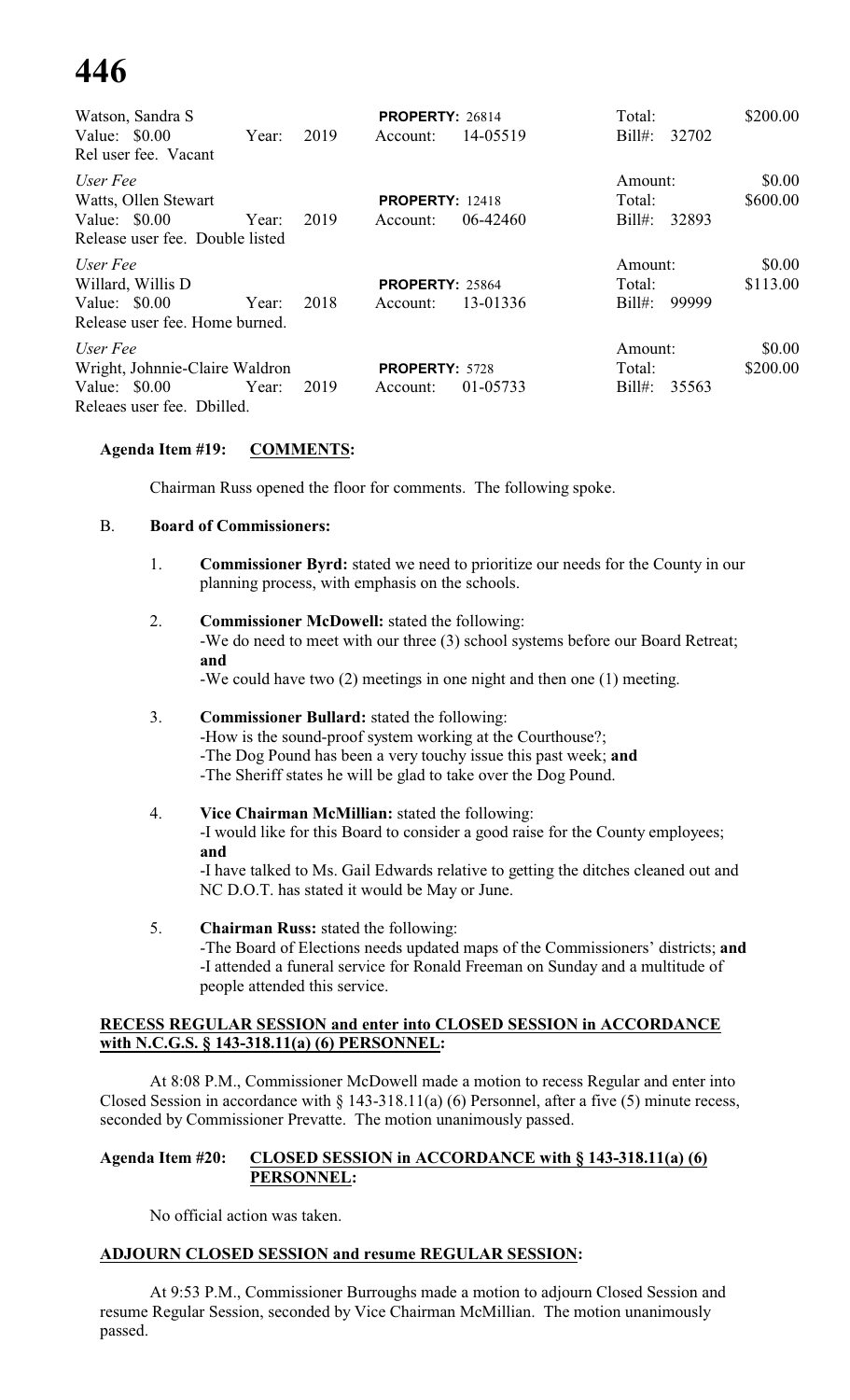#### **READING and APPROVAL of CLOSED SESSION GENERAL ACCOUNT:**

Chairman Russ requested that Amanda B. Prince, County Attorney, orally read the Closed Session General Account. Ms. Prince orally read the following: *"The County Commissioners discussed attending the Order to Show Cause with the County Attorney, discussed Martin -versus- High with the County Attorney, and discussed personnel issues with the County Manager, the Finance Director and the Clerk to the Board. No action was taken"*.

**\_\_\_\_\_\_\_\_\_\_\_\_\_\_\_\_\_\_\_\_\_\_\_\_\_\_\_\_\_\_\_ \_\_\_\_\_\_\_\_\_\_\_\_\_\_\_\_\_\_\_\_\_\_\_\_\_\_\_\_\_\_**

## **Agenda Item #21: ADJOURNMENT:**

At 9:54 P.M., Commissioner Byrd made a motion to adjourn, seconded by Commissioners Prevatte. The motion unanimously passed.

**APPROVED:**

**JUNE B. HALL, Clerk to the Board P. EDWIN RUSS, Chairman**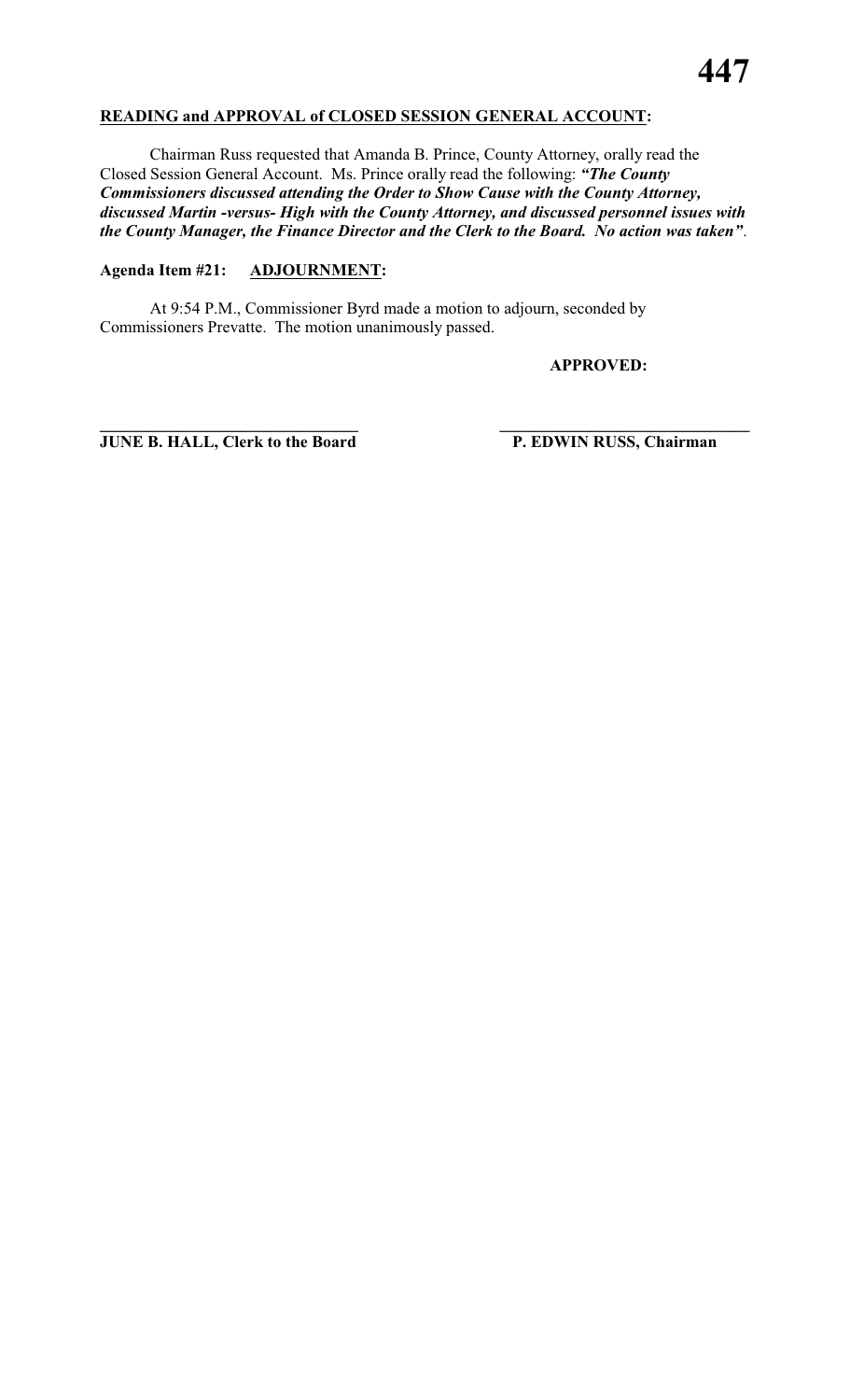#### **COLUMBUS COUNTY WATER and SEWER DISTRICTS I, II, III, IV AND V COMBINATION BOARD MEETING Monday, February 17, 2020 7:37 P.M.**

The Honorable Columbus County Commissioners met on the above stated date and at the above stated time in the Dempsey B. Herring Courthouse Annex Building, located at 112 West Smith Street, Whiteville, North Carolina, to act as the Columbus County Water and Sewer District I Board.

#### **COMMISSIONERS PRESENT: APPOINTEES PRESENT:**

P. Edwin Russ, **Chairman** Mike Stephens, **County Manager** James E. Prevatte June B. Hall, **Clerk to the Board** Giles E. Byrd **Bobbie Faircloth, Finance Officer** Trent Burroughs Ricky Bullard Charles T. McDowell

Jerome McMillian, Vice Chairman Amanda B. Prince, County Attorney

#### **MEETING CALLED TO ORDER:**

At 7:37 P.M., Chairman P. Edwin Russ called the **combination meeting** of Columbus County Water and Sewer Districts I, II, III, IV and V Board Meeting to order.

#### **Agenda Item#15: COLUMBUS COUNTY WATER and SEWER DISTRICTS I,II, III, IV and V - APPROVAL of BOARD MEETING MINUTES:**

February 03, 2020 **Combination Meeting** of Columbus County Water and Sewer Districts I, II, III, IV and V Board Meeting **(5 sets)**

Commissioner Prevatte made a motion to approve the February 03, 2020 Columbus County Water and Sewer District IBoard Meeting Minutes, with the additional page that was not copied and included, seconded by Commissioner Byrd. The motion unanimously passed.

#### **Agenda Item#16: COLUMBUS COUNTY WATER and SEWER DISTRICTS I, II, III, IV and V - MONTHLY BILLING ADJUSTMENTS for JANUARY, 2020:**

Harold Nobles, Public Utilities Director, requested Board approval of the January, 2020 monthly billing adjustments for Columbus County Water and Sewer District I.

| DATE      | ACCT#        | <b>ACCT NAME</b> | ADJ AMT    | REASON FOR ADJUSTMENT |
|-----------|--------------|------------------|------------|-----------------------|
| 1/20/2020 | 203902.00 90 | THOMAS DEAN      | \$(76.53)  | <b>BILLING ERROR</b>  |
| 1/20/2020 | 101370.0097  | ANTHONY LEE II   | \$(512.25) | LEAK ADJUSTMENT       |

#### **DISTRICT I ADJUSTMENTS FOR JANUARY 2020**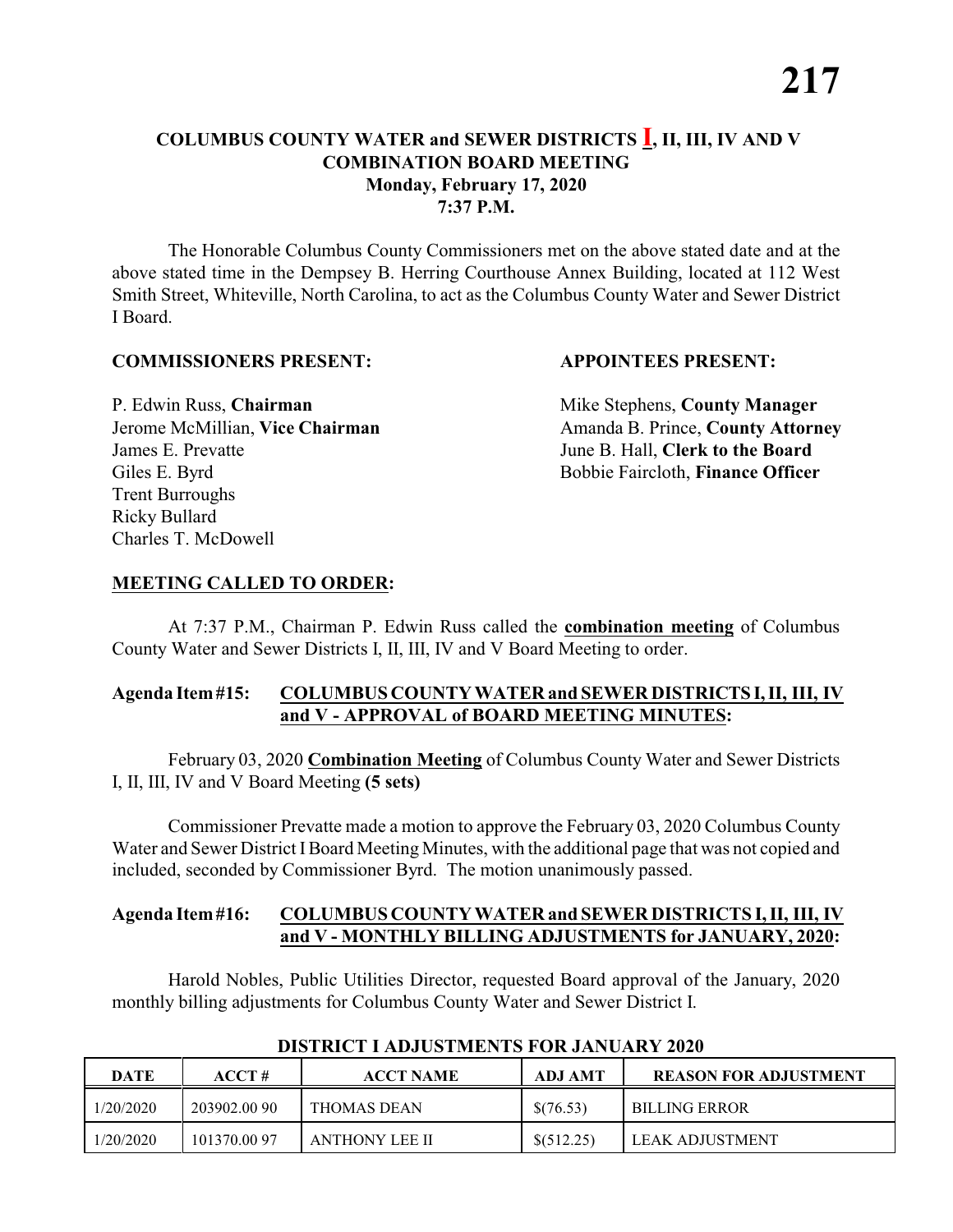| <b>DATE</b> | ACCT#        | <b>ACCT NAME</b>         | <b>ADJ AMT</b> | <b>REASON FOR ADJUSTMENT</b> |
|-------------|--------------|--------------------------|----------------|------------------------------|
| 1/20/2020   | 303500.00 95 | <b>DEBRA RUSS</b>        | \$25.00        | <b>SERVICE CALL FEE</b>      |
| 1/20/2020   | 404424.0093  | <b>JULIA KELLY</b>       | \$155.41       | RETURNED CHECK/FEE           |
| 1/31/2020   | 207821.0098  | IRON HILL PENTOCOSTAL    | \$(340.74)     | <b>LEAK ADJUSTMENT</b>       |
| 1/31/2020   | 100379.00 97 | <b>KASEY HART</b>        | \$(5.00)       | <b>TABOR CITY ERROR</b>      |
| 1/31/2020   | 100440.0098  | MIKE WADDELL             | \$(5.00)       | <b>TABOR CITY ERROR</b>      |
| 1/31/2020   | 104230.0097  | <b>JAMIE NOBLES</b>      | \$(5.00)       | <b>TABOR CITY ERROR</b>      |
| 1/31/2020   | 104650.0092  | <b>BETTY MCCALLISTER</b> | \$(5.00)       | TABOR CITY ERROR             |
| 1/31/2020   | 104870.0098  | <b>RANDY SPIVEY</b>      | \$(5.00)       | TABOR CITY ERROR             |
| 1/31/2020   | 105410.0098  | <b>CLYDIA CLEMONS</b>    | \$(5.00)       | TABOR CITY ERROR             |
| 1/31/2020   | 200400.00 98 | <b>LINDA FOWLER</b>      | \$(5.00)       | <b>TABOR CITY ERROR</b>      |
| 1/31/2020   | 200570.0098  | MILLIGAN'S INC           | \$(5.00)       | TABOR CITY ERROR             |
| 1/31/2020   | 200630.00 92 | <b>DONNA JERNIGAN</b>    | \$(5.00)       | <b>TABOR CITY ERROR</b>      |
| 1/31/2020   | 201090.0098  | <b>FRANKLIN GERALD</b>   | \$(5.00)       | <b>TABOR CITY ERROR</b>      |
| 1/31/2020   | 203895.0098  | <b>ANGELA BUFFKIN</b>    | \$(5.00)       | TABOR CITY ERROR             |
| 1/31/2020   | 203900.00 98 | <b>BETTY JAMES</b>       | \$(5.00)       | TABOR CITY ERROR             |
| 1/31/2020   | 204140.0098  | <b>IRENE PHIPPS</b>      | \$(5.00)       | TABOR CITY ERROR             |
| 1/31/2020   | 204310.0098  | <b>DAVID FAULK</b>       | \$(5.00)       | TABOR CITY ERROR             |
| 1/31/2020   | 204330.0098  | PATRICK MILLIGAN         | \$(5.00)       | TABOR CITY ERROR             |
| 1/31/2020   | 206538.0098  | <b>SAMUEL WRIGHT</b>     | \$(5.00)       | TABOR CITY ERROR             |
| 1/31/2020   | 206540.00 97 | <b>SAMUEL WRIGHT</b>     | \$(5.00)       | <b>TABOR CITY ERROR</b>      |
| 1/31/2020   | 206685.0093  | <b>ROBERT BURNS</b>      | \$(5.00)       | <b>TABOR CITY ERROR</b>      |
| 1/31/2020   | 206740.00 96 | SHELTON WRIGHT           | \$(5.00)       | <b>TABOR CITY ERROR</b>      |
| 1/31/2020   | 208000.0098  | MELVIN MACK JR           | \$(5.00)       | TABOR CITY ERROR             |
| 1/31/2020   | 400625.0098  | DOUGLAS BECK             | \$(5.00)       | <b>TABOR CITY ERROR</b>      |
| 1/31/2020   | 301100.0098  | MICHAEL WILLIAMS         | \$(5.00)       | TABOR CITY ERROR             |
| 1/31/2020   | 400650.0098  | <b>ANTHONY HILL</b>      | \$(5.00)       | <b>TABOR CITY ERROR</b>      |
| 1/31/2020   | 400770.0098  | MICHAEL HARDWICK         | \$(5.00)       | <b>TABOR CITY ERROR</b>      |
| 1/31/2020   | 400775.0098  | <b>STACY CORBETT</b>     | \$(5.00)       | TABOR CITY ERROR             |
| 1/31/2020   | 402070.00 96 | <b>NIVEN WILLIAM</b>     | \$(5.00)       | <b>TABOR CITY ERROR</b>      |
| 1/31/2020   | 402180.0094  | <b>CARL MATULIS SR</b>   | \$(5.00)       | <b>TABOR CITY ERROR</b>      |
| 1/31/2020   | 405410.00 96 | <b>JOSEPH SPIVEY JR</b>  | \$(5.00)       | TABOR CITY ERROR             |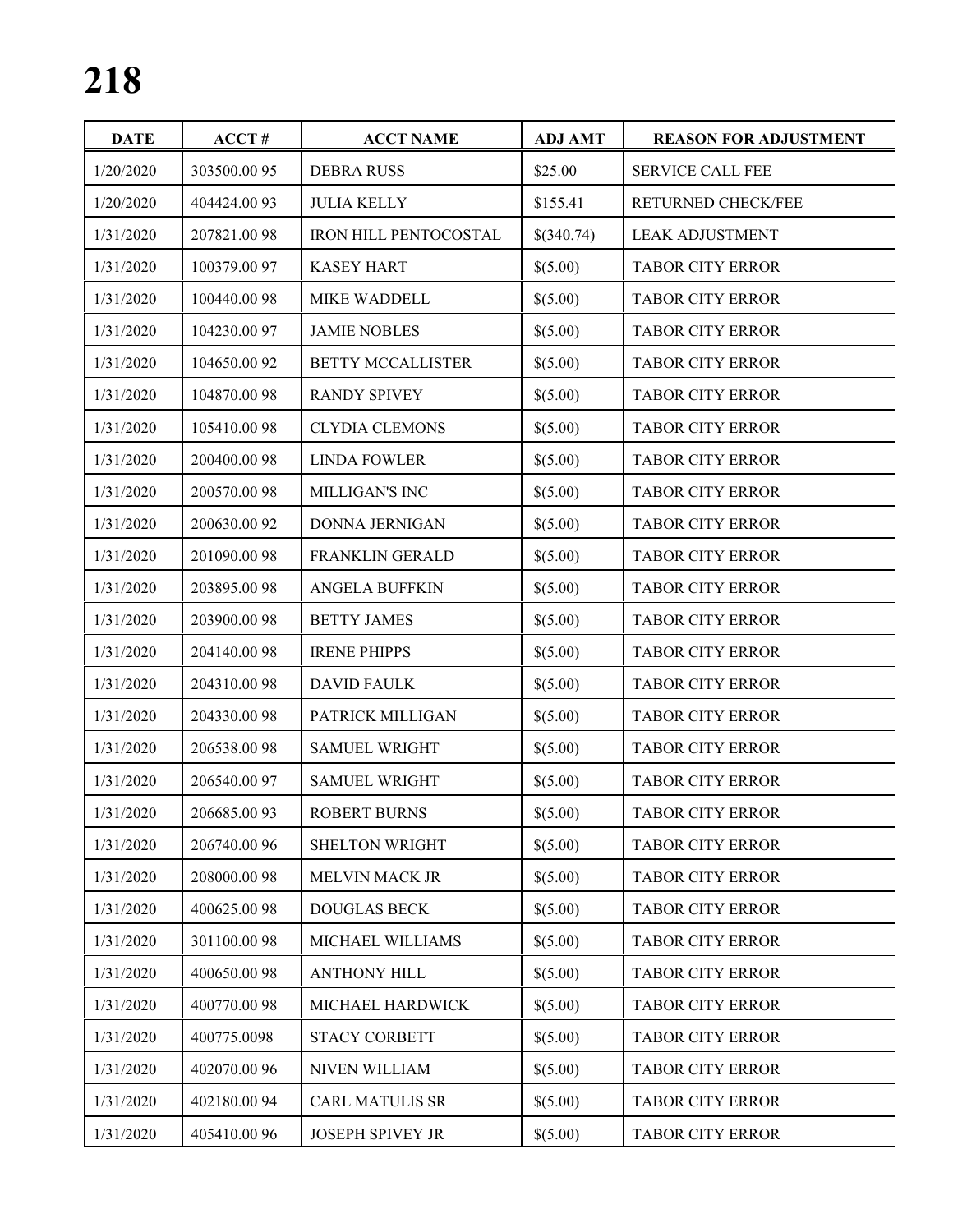| <b>DATE</b> | ACCT#        | <b>ACCT NAME</b>       | <b>ADJ AMT</b> | <b>REASON FOR ADJUSTMENT</b> |
|-------------|--------------|------------------------|----------------|------------------------------|
| 1/31/2020   | 600660.0098  | WILLIE GRAHAM          | \$(5.00)       | <b>TABOR CITY ERROR</b>      |
| 1/31/2020   | 600690.0098  | <b>WANDA THOMAS</b>    | \$(5.00)       | <b>TABOR CITY ERROR</b>      |
| 1/31/2020   | 601224.0098  | <b>MARY COOK</b>       | \$(5.00)       | <b>TABOR CITY ERROR</b>      |
| 1/31/2020   | 602339.00 98 | <b>WADIS STEPHENS</b>  | \$(5.00)       | <b>TABOR CITY ERROR</b>      |
| 1/31/2020   | 602340.00 97 | <b>WALTER STEPHENS</b> | \$(5.00)       | <b>TABOR CITY ERROR</b>      |
| 1/31/2020   | 602498.00 97 | <b>ANNABELLE CANTY</b> | \$(5.00)       | <b>TABOR CITY ERROR</b>      |

Commissioner Byrd made a motion to approve the monthly billing adjustments for January, 2020, for Columbus County Water and Sewer District I, as presented, seconded by Commissioner Bullard. The motion unanimously passed.

#### **Agenda Item#17: COLUMBUS COUNTY WATER and SEWER DISTRICTS I, II, III, IV and V - AUTOMATED TELEPHONE PAYMENT SYSTEM:**

Harold Nobles, Public Utilities Director, requested Board approval for an Automated Telephone Payment System.

Commissioner Byrd made a motion to approve the automated telephone payment system, seconded by Commissioner McDowell. The motion unanimously passed.

#### **ADJOURNMENT:**

At 7:44 P.M., Commissioner Prevatte made a motion to adjourn, seconded byCommissioner McMillian. The motion unanimously passed.

#### **APPROVED:**

**JUNE B. HALL, Clerk to Board P. EDWIN RUSS, Chairman** 

**\_\_\_\_\_\_\_\_\_\_\_\_\_\_\_\_\_\_\_\_\_\_\_\_\_\_\_\_ \_\_\_\_\_\_\_\_\_\_\_\_\_\_\_\_\_\_\_\_\_\_\_\_\_\_\_\_\_\_\_**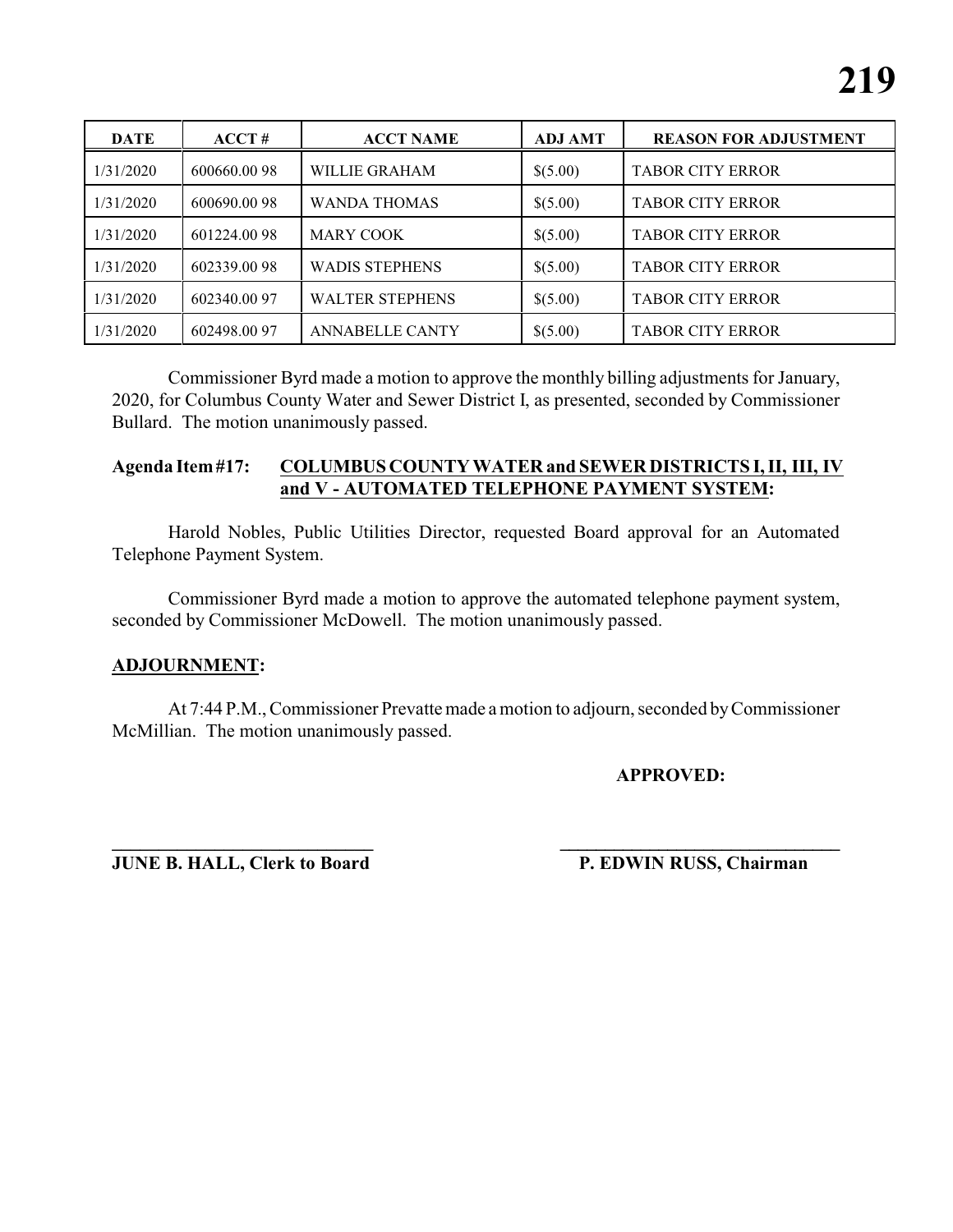#### **COLUMBUS COUNTY WATER and SEWER DISTRICTS I, II, III, IV AND V COMBINATION BOARD MEETING Monday, February 17, 2020 7:37 P.M.**

The Honorable Columbus County Commissioners met on the above stated date and at the above stated time in the Dempsey B. Herring Courthouse Annex Building, located at 112 West Smith Street, Whiteville, North Carolina, to act as the Columbus County Water and Sewer District II Board.

#### **COMMISSIONERS PRESENT: APPOINTEES PRESENT:**

P. Edwin Russ, **Chairman** Mike Stephens, **County Manager** James E. Prevatte June B. Hall, **Clerk to the Board** Giles E. Byrd **Bobbie Faircloth, Finance Officer** Trent Burroughs Ricky Bullard Charles T. McDowell

Jerome McMillian, Vice Chairman Amanda B. Prince, County Attorney

#### **MEETING CALLED TO ORDER:**

At 7:37 P.M., Chairman P. Edwin Russ called the **combination meeting** of Columbus County Water and Sewer Districts I, II, III, IV and V Board Meeting to order.

#### **Agenda Item#15: COLUMBUS COUNTY WATER and SEWER DISTRICTS I,II, III, IV and V - APPROVAL of BOARD MEETING MINUTES:**

February 03, 2020 **Combination Meeting** of Columbus County Water and Sewer Districts I, II, III, IV and V Board Meeting **(5 sets)**

Commissioner Prevatte made a motion to approve the February 03, 2020 Columbus County Water and Sewer District II Board Meeting Minutes, with the additional page that was not copied and included, seconded by Commissioner Byrd. The motion unanimously passed.

#### **Agenda Item#16: COLUMBUS COUNTY WATER and SEWER DISTRICTS I, II, III, IV and V - MONTHLY BILLING ADJUSTMENTS for JANUARY, 2020:**

Harold Nobles, Public Utilities Director, requested Board approval of the January, 2020 monthly billing adjustments for Columbus County Water and Sewer District II.

| <b>DATE</b> | ACCT#       | <b>ACCT NAME</b> | ADJ AMT      | <b>REASON FOR ADJUSTMENT</b> |
|-------------|-------------|------------------|--------------|------------------------------|
| 1/20/2020   | 111488.0098 | MELISSA RASBERRY | \$(52.93)    | LEAK ADJUSTMENT              |
| 1/20/2020   | 131170.0098 | PHYLLIS BULLARD  | \$(1,639.45) | LEAK ADJUSTMENT              |

#### **DISTRICT II ADJUSTMENTS FOR JANUARY 2020**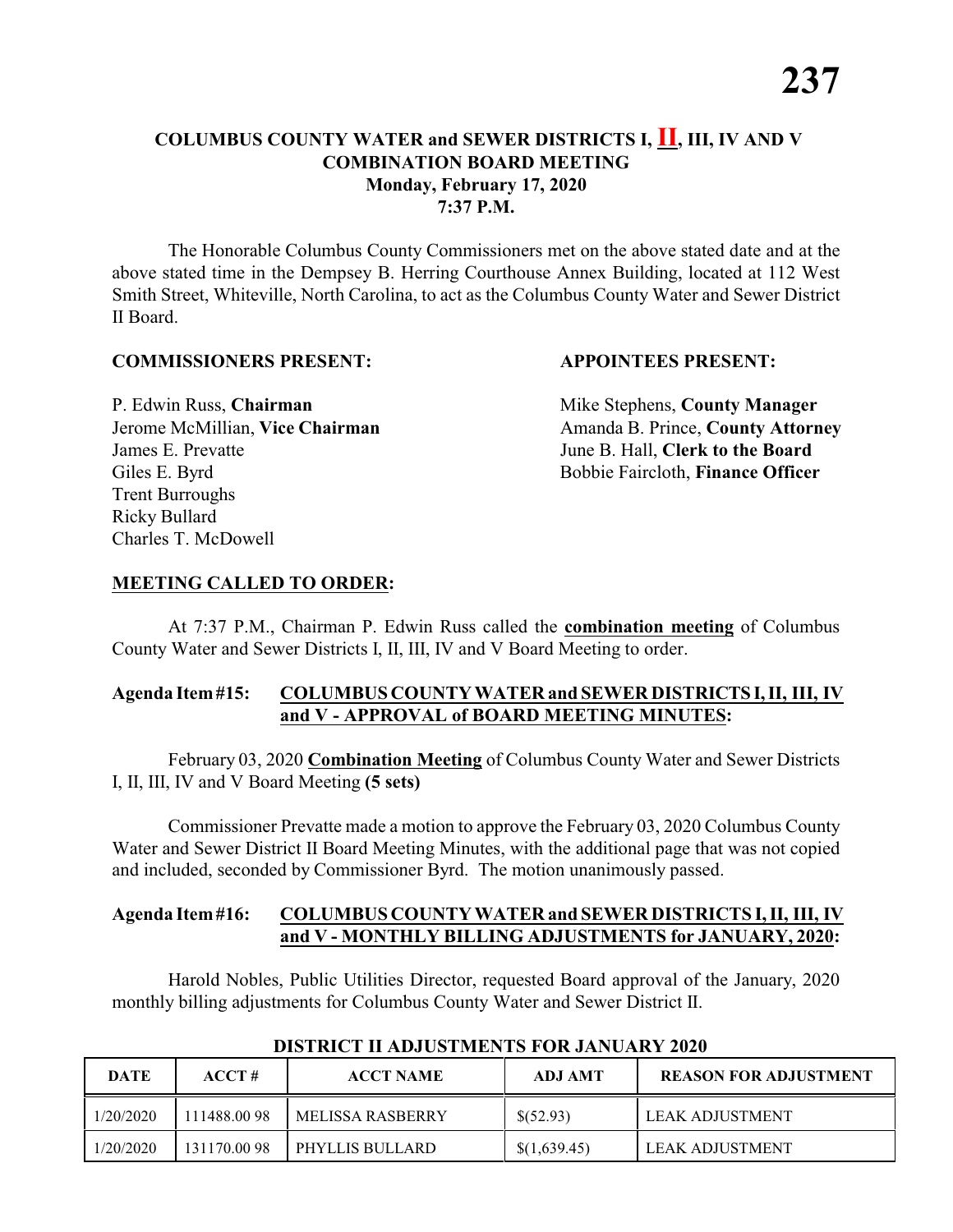| <b>DATE</b> | ACCT#        | <b>ACCT NAME</b>        | <b>ADJ AMT</b> | <b>REASON FOR ADJUSTMENT</b> |
|-------------|--------------|-------------------------|----------------|------------------------------|
| 1/20/2020   | 141075.00 98 | WILMA WATKINS           | \$(157.31)     | <b>LEAK ADJUSTMENT</b>       |
| 1/20/2020   | 142776.0098  | ROBERT COLEMAN          | \$(63.42)      | <b>LEAK ADJUSTMENT</b>       |
| 1/20/2020   | 144220.0093  | <b>CARMELA WILLIAMS</b> | \$(804.02)     | <b>LEAK ADJUSTMENT</b>       |
| 1/20/2020   | 140310.0098  | <b>MELONIE CANADY</b>   | \$(30.00)      | <b>POSTING ERROR</b>         |
| 1/21/2020   | 112431.0098  | <b>BLAKE LANGDON</b>    | \$0.60         | <b>CUSTOMER ERROR/CHECK</b>  |
| 1/21/2020   | 133092.00 97 | LUCILLE MCMILLIAN       | \$0.99         | <b>CUSTOMER ERROR/CHECK</b>  |
| 1/21/2020   | 143160.0097  | <b>PAMELA THOMPSON</b>  | \$0.10         | <b>CUSTOMER ERROR/CHECK</b>  |
| 1/31/2020   | 120342.00 97 | <b>JESSICA BUNCH</b>    | \$(82.81)      | <b>LEAK ADJUSTMENT</b>       |
| 1/31/2020   | 120780.0089  | PATRICIA CASTO          | \$(2,084.43)   | <b>LEAK ADJUSTMENT</b>       |
| 1/31/2020   | 121870.0098  | <b>JACKIE SHELLEY</b>   | \$(609.71)     | <b>LEAK ADJUSTMENT</b>       |
| 1/31/2020   | 122160.0098  | <b>RONALD BURCHETTE</b> | \$(5.00)       | <b>POSTING ERROR</b>         |

Commissioner Byrd made a motion to approve the monthly billing adjustments for January, 2020, for Columbus County Water and Sewer District II, as presented, seconded by Commissioner Bullard. The motion unanimously passed.

#### **Agenda Item#17: COLUMBUSCOUNTYWATER and SEWER DISTRICTS I, II, III, IV and V - AUTOMATED TELEPHONE PAYMENT SYSTEM:**

Harold Nobles, Public Utilities Director, requested Board approval for an Automated Telephone Payment System.

Commissioner Byrd made a motion to approve the automated telephone payment system, seconded by Commissioner McDowell. The motion unanimously passed.

#### **ADJOURNMENT:**

At 7:44 P.M., Commissioner Prevatte made a motion to adjourn, seconded byCommissioner McMillian. The motion unanimously passed.

#### **APPROVED:**

**JUNE B. HALL, Clerk to Board P. EDWIN RUSS, Chairman** 

**\_\_\_\_\_\_\_\_\_\_\_\_\_\_\_\_\_\_\_\_\_\_\_\_\_\_\_\_ \_\_\_\_\_\_\_\_\_\_\_\_\_\_\_\_\_\_\_\_\_\_\_\_\_\_\_\_\_\_\_**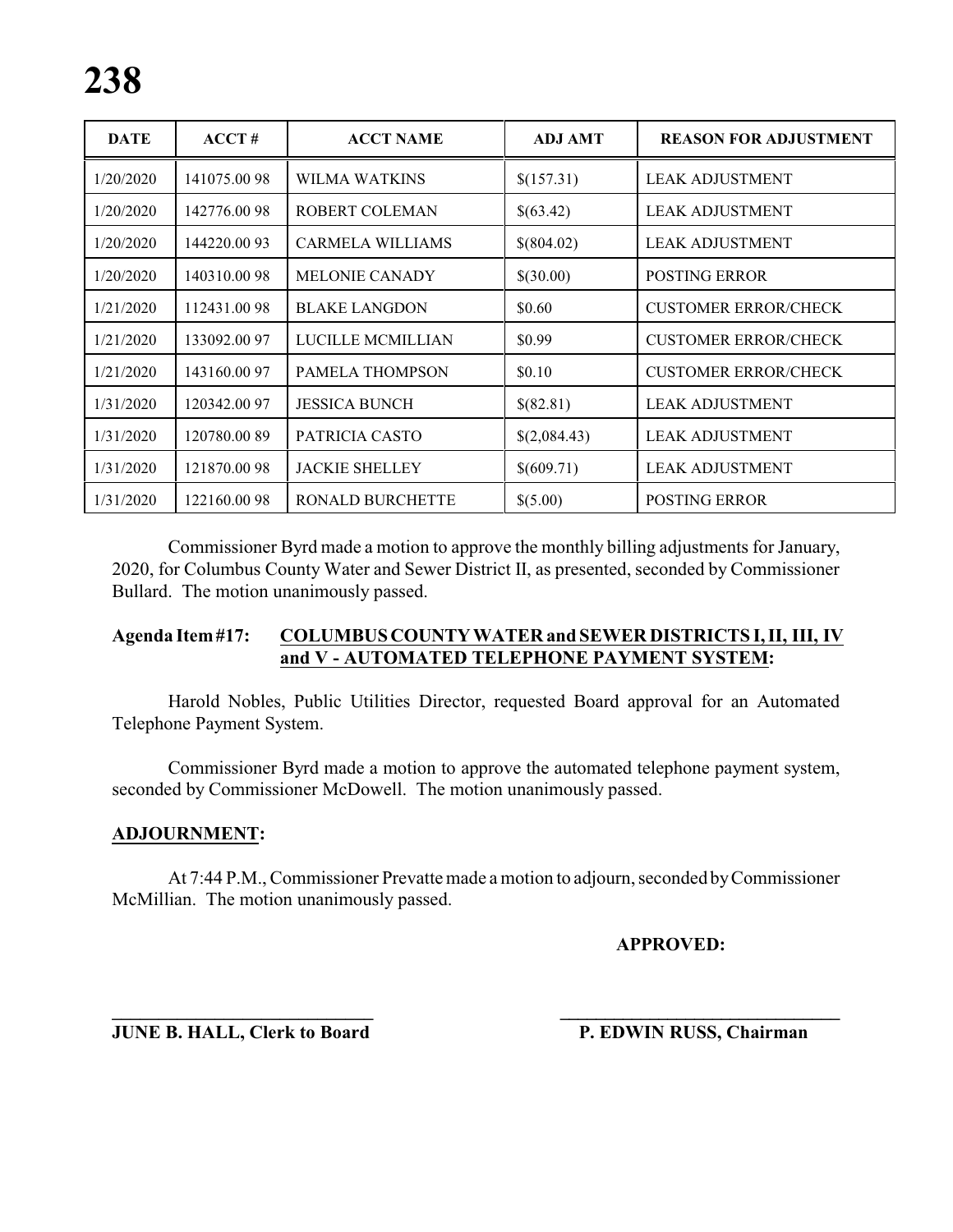#### **COLUMBUS COUNTY WATER and SEWER DISTRICTS I, II, III, IV AND V COMBINATION BOARD MEETING Monday, February 17, 2020 7:37 P.M.**

The Honorable Columbus County Commissioners met on the above stated date and at the above stated time in the Dempsey B. Herring Courthouse Annex Building, located at 112 West Smith Street, Whiteville, North Carolina, to act as the Columbus County Water and Sewer District III Board.

#### **COMMISSIONERS PRESENT: APPOINTEES PRESENT:**

P. Edwin Russ, **Chairman** Mike Stephens, **County Manager** James E. Prevatte June B. Hall, **Clerk to the Board** Giles E. Byrd **Bobbie Faircloth, Finance Officer** Trent Burroughs Ricky Bullard Charles T. McDowell

Jerome McMillian, Vice Chairman Amanda B. Prince, County Attorney

#### **MEETING CALLED TO ORDER:**

At 7:37 P.M., Chairman P. Edwin Russ called the **combination meeting** of Columbus County Water and Sewer Districts I, II, III, IV and V Board Meeting to order.

#### **Agenda Item#15: COLUMBUS COUNTY WATER and SEWER DISTRICTS I,II, III, IV and V - APPROVAL of BOARD MEETING MINUTES:**

February 03, 2020 **Combination Meeting** of Columbus County Water and Sewer Districts I, II, III, IV and V Board Meeting **(5 sets)**

Commissioner Prevatte made a motion to approve the February 03, 2020 Columbus County Water and Sewer District III Board Meeting Minutes, with the additional page that was not copied and included, seconded by Commissioner Byrd. The motion unanimously passed.

#### **Agenda Item#16: COLUMBUS COUNTY WATER and SEWER DISTRICTS I, II, III, IV and V - MONTHLY BILLING ADJUSTMENTS for JANUARY, 2020:**

Harold Nobles, Public Utilities Director, requested Board approval of the January, 2020 monthly billing adjustments for Columbus County Water and Sewer District III.

| <b>DATE</b> | ACCT#        | <b>ACCT NAME</b> | ADJ AMT   | <b>REASON FOR ADJUSTMENT</b> |
|-------------|--------------|------------------|-----------|------------------------------|
| 1/20/2020   | 330540.0096  | I SUSAN MILLER   | \$(15.66) | <b>BILLING ERROR</b>         |
| 1/21/2020   | 381115.00 96 | RUDY BALLACE     | \$0.99    | CUSTOMER ERROR/CHECK         |

#### **DISTRICT III ADJUSTMENTS FOR JANUARY 2020**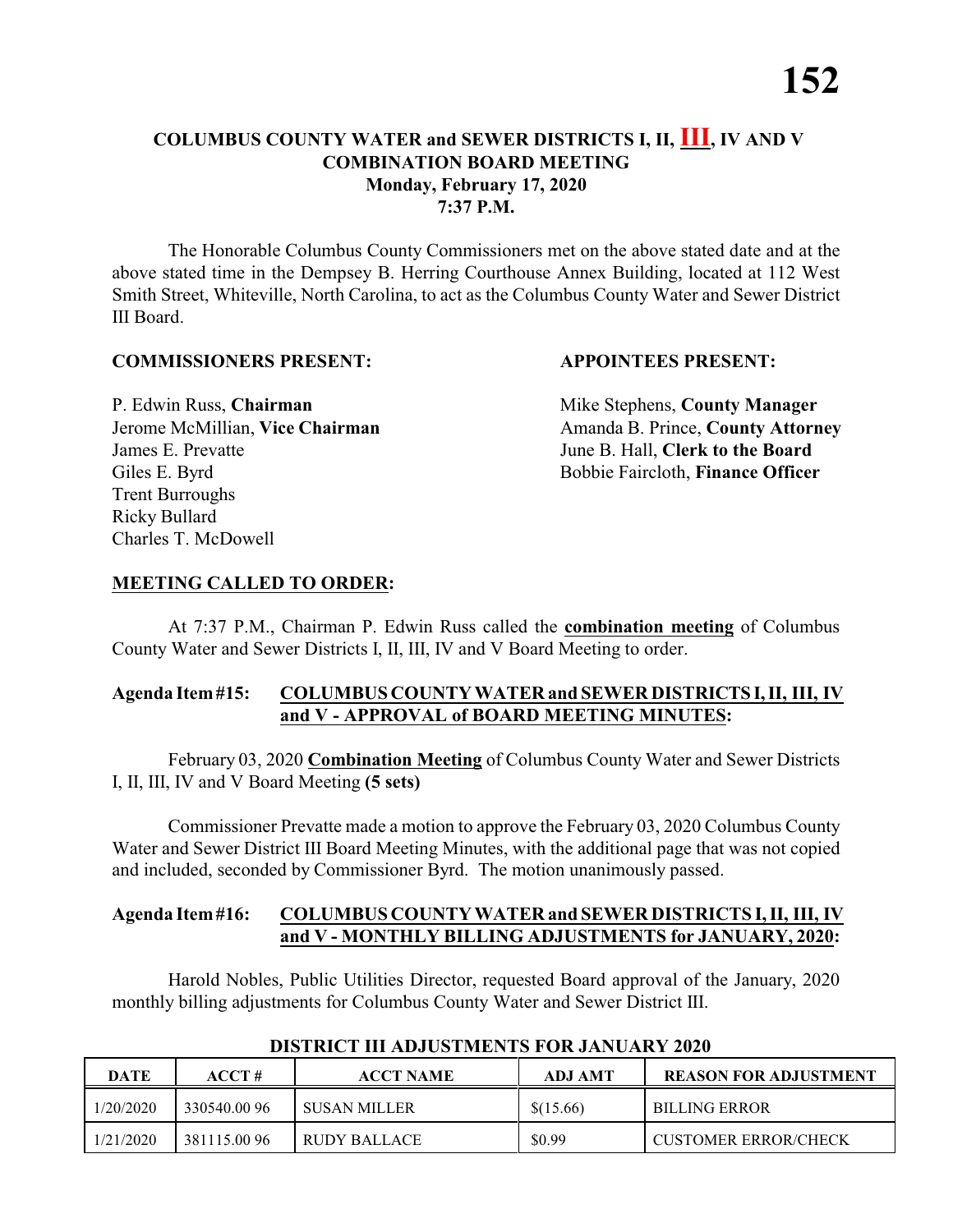Commissioner Byrd made a motion to approve the monthly billing adjustments for January, 2020, for Columbus County Water and Sewer District III, as presented, seconded by Commissioner Bullard. The motion unanimously passed.

#### **Agenda Item#17: COLUMBUS COUNTY WATERand SEWER DISTRICTS I, II, III, IV and V - AUTOMATED TELEPHONE PAYMENT SYSTEM:**

Harold Nobles, Public Utilities Director, requested Board approval for an Automated Telephone Payment System.

Commissioner Byrd made a motion to approve the automated telephone payment system, seconded by Commissioner McDowell. The motion unanimously passed.

#### **ADJOURNMENT:**

At 7:44 P.M., Commissioner Prevatte made a motion to adjourn, seconded byCommissioner McMillian. The motion unanimously passed.

**APPROVED:**

**JUNE B. HALL, Clerk to Board P. EDWIN RUSS, Chairman** 

**\_\_\_\_\_\_\_\_\_\_\_\_\_\_\_\_\_\_\_\_\_\_\_\_\_\_\_\_ \_\_\_\_\_\_\_\_\_\_\_\_\_\_\_\_\_\_\_\_\_\_\_\_\_\_\_\_\_\_\_**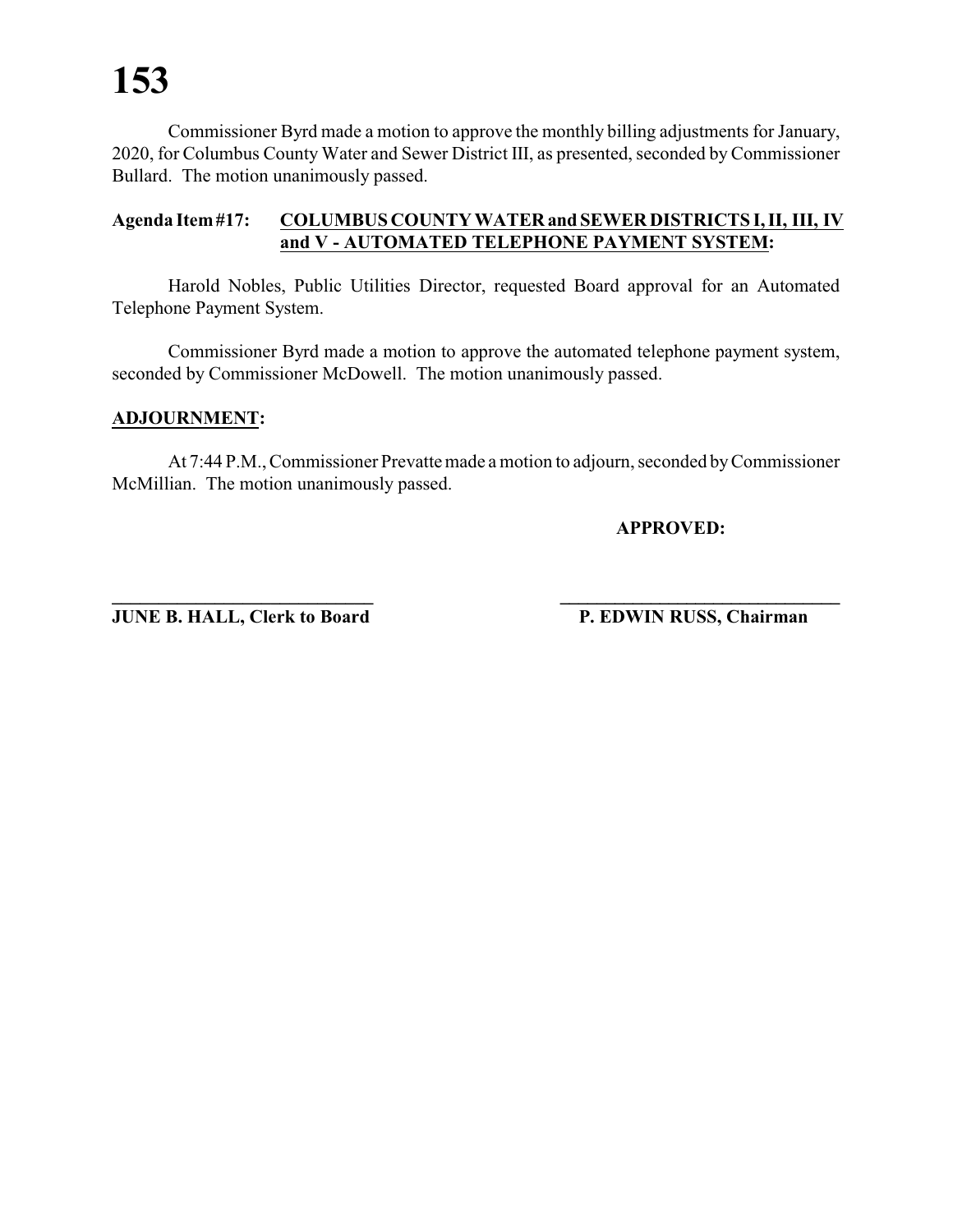#### **COLUMBUS COUNTY WATER and SEWER DISTRICTS I, II, III, IV AND V COMBINATION BOARD MEETING Monday, February 17, 2020 7:37 P.M.**

The Honorable Columbus County Commissioners met on the above stated date and at the above stated time in the Dempsey B. Herring Courthouse Annex Building, located at 112 West Smith Street, Whiteville, North Carolina, to act as the Columbus County Water and Sewer District IV Board.

#### **COMMISSIONERS PRESENT: APPOINTEES PRESENT:**

P. Edwin Russ, **Chairman** Mike Stephens, **County Manager** James E. Prevatte June B. Hall, **Clerk to the Board** Giles E. Byrd **Bobbie Faircloth, Finance Officer** Trent Burroughs Ricky Bullard Charles T. McDowell

Jerome McMillian, Vice Chairman Amanda B. Prince, County Attorney

#### **MEETING CALLED TO ORDER:**

At 7:37 P.M., Chairman P. Edwin Russ called the **combination meeting** of Columbus County Water and Sewer Districts I, II, III, IV and V Board Meeting to order.

#### **Agenda Item#15: COLUMBUS COUNTY WATER and SEWER DISTRICTS I,II, III, IV and V - APPROVAL of BOARD MEETING MINUTES:**

February 03, 2020 **Combination Meeting** of Columbus County Water and Sewer Districts I, II, III, IV and V Board Meeting **(5 sets)**

Commissioner Prevatte made a motion to approve the February 03, 2020 Columbus County Water and Sewer District IV Board Meeting Minutes, with the additional page that was not copied and included, seconded by Commissioner Byrd. The motion unanimously passed.

#### **Agenda Item#16: COLUMBUS COUNTY WATER and SEWER DISTRICTS I, II, III, IV and V - MONTHLY BILLING ADJUSTMENTS for JANUARY, 2020:**

Harold Nobles, Public Utilities Director, requested Board approval of the January, 2020 monthly billing adjustments for Columbus County Water and Sewer District IV.

| <b>DATE</b> | Acct #      | <b>ACCT NAME</b>   | ADJ AMT    | <b>FREASON FOR ADJUSTMENT</b> |
|-------------|-------------|--------------------|------------|-------------------------------|
| 1/20/2020   | 430049.0098 | LEONARD GRESHAM    | \$(186.11) | LEAK ADJUSTMENT               |
| 1/20/2020   | 430644.0098 | <b>TERRY JONES</b> | \$(228.42) | LEAK ADJUSTMENT               |

#### **DISTRICT IV ADJUSTMENTS FOR JANUARY 2020**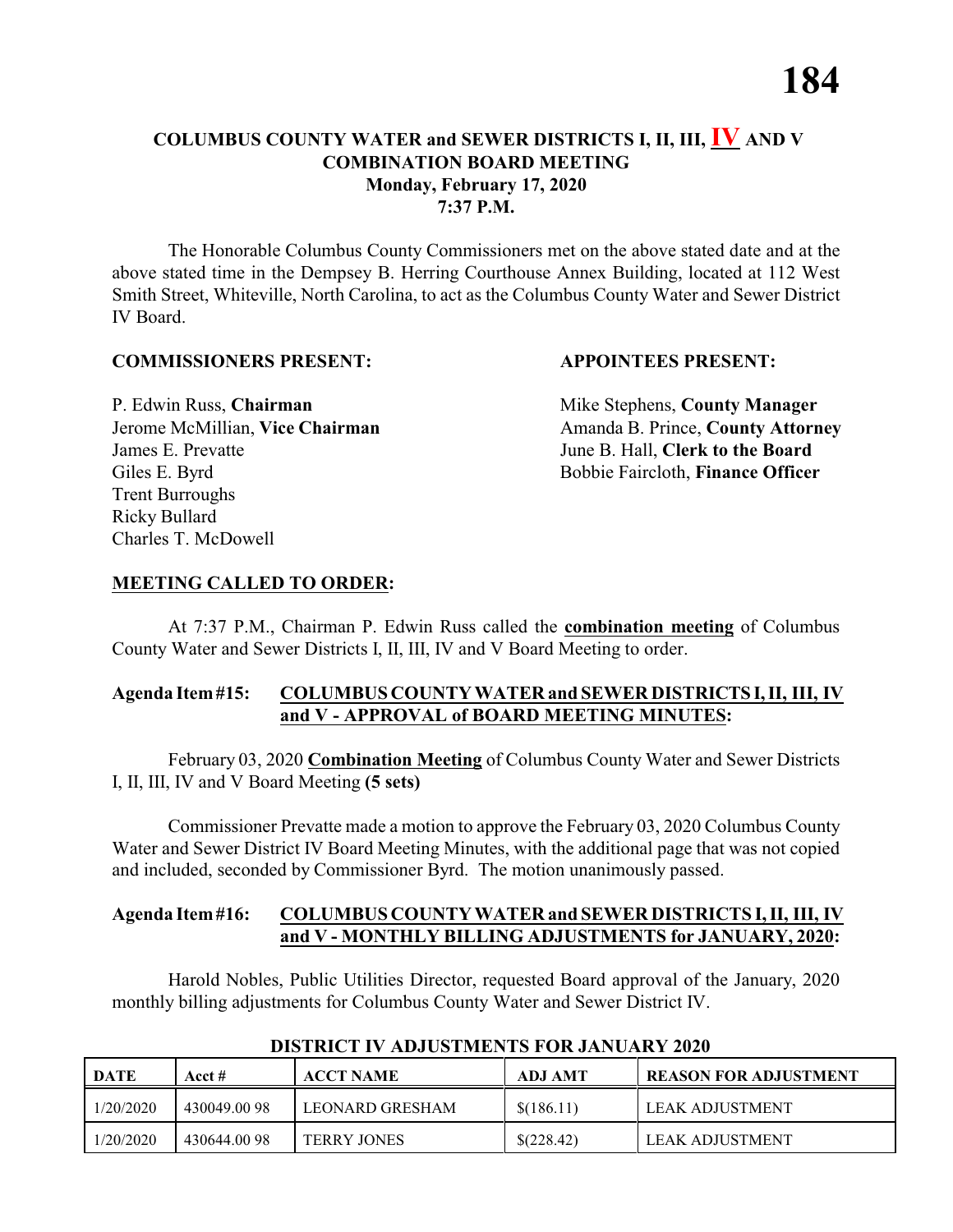| <b>DATE</b> | Acct $#$    | <b>ACCT NAME</b>        | <b>ADJ AMT</b> | <b>REASON FOR ADJUSTMENT</b> |
|-------------|-------------|-------------------------|----------------|------------------------------|
| 1/20/2020   | 442350.0098 | <b>JAMES DUNCAN</b>     | \$(131.44)     | <b>LEAK ADJUSTMENT</b>       |
| 1/20/2020   | 443950.0098 | <b>RONALD MCPHERSON</b> | \$(276.88)     | <b>LEAK ADJUSTMENT</b>       |
| 1/20/2020   | 446750.0098 | <b>WAYNE AUSTIN JR</b>  | \$(192.11)     | <b>LEAK ADJUSTMENT</b>       |
| 1/20/2020   | 440500.0098 | <b>TEDDY HEMMINGER</b>  | \$(43.04)      | <b>BILLING ERROR</b>         |
| 1/21/2020   | 430199.0098 | <b>JAMES MOORE SR</b>   | \$0.02         | <b>CUSTOMER ERROR/CHECK</b>  |
| 1/31/2020   | 430401.0097 | <b>DENISE BORDEAUX</b>  | \$(230.21)     | <b>LEAK ADJUSTMENT</b>       |
| 1/31/2020   | 441500.0098 | <b>MICHAEL LETA</b>     | \$(109.47)     | <b>POSTING ERROR</b>         |

Commissioner Byrd made a motion to approve the monthly billing adjustments for January, 2020, for Columbus County Water and Sewer District IV, as presented, seconded byCommissioner Bullard. The motion unanimously passed.

#### **Agenda Item#17: COLUMBUSCOUNTY WATER and SEWER DISTRICTS I, II, III, IV and V - AUTOMATED TELEPHONE PAYMENT SYSTEM:**

Harold Nobles, Public Utilities Director, requested Board approval for an Automated Telephone Payment System.

Commissioner Byrd made a motion to approve the automated telephone payment system, seconded by Commissioner McDowell. The motion unanimously passed.

#### **ADJOURNMENT:**

At 7:44 P.M., Commissioner Prevatte made a motion to adjourn, seconded byCommissioner McMillian. The motion unanimously passed.

**APPROVED:**

**JUNE B. HALL, Clerk to Board P. EDWIN RUSS, Chairman** 

**\_\_\_\_\_\_\_\_\_\_\_\_\_\_\_\_\_\_\_\_\_\_\_\_\_\_\_\_ \_\_\_\_\_\_\_\_\_\_\_\_\_\_\_\_\_\_\_\_\_\_\_\_\_\_\_\_\_\_\_**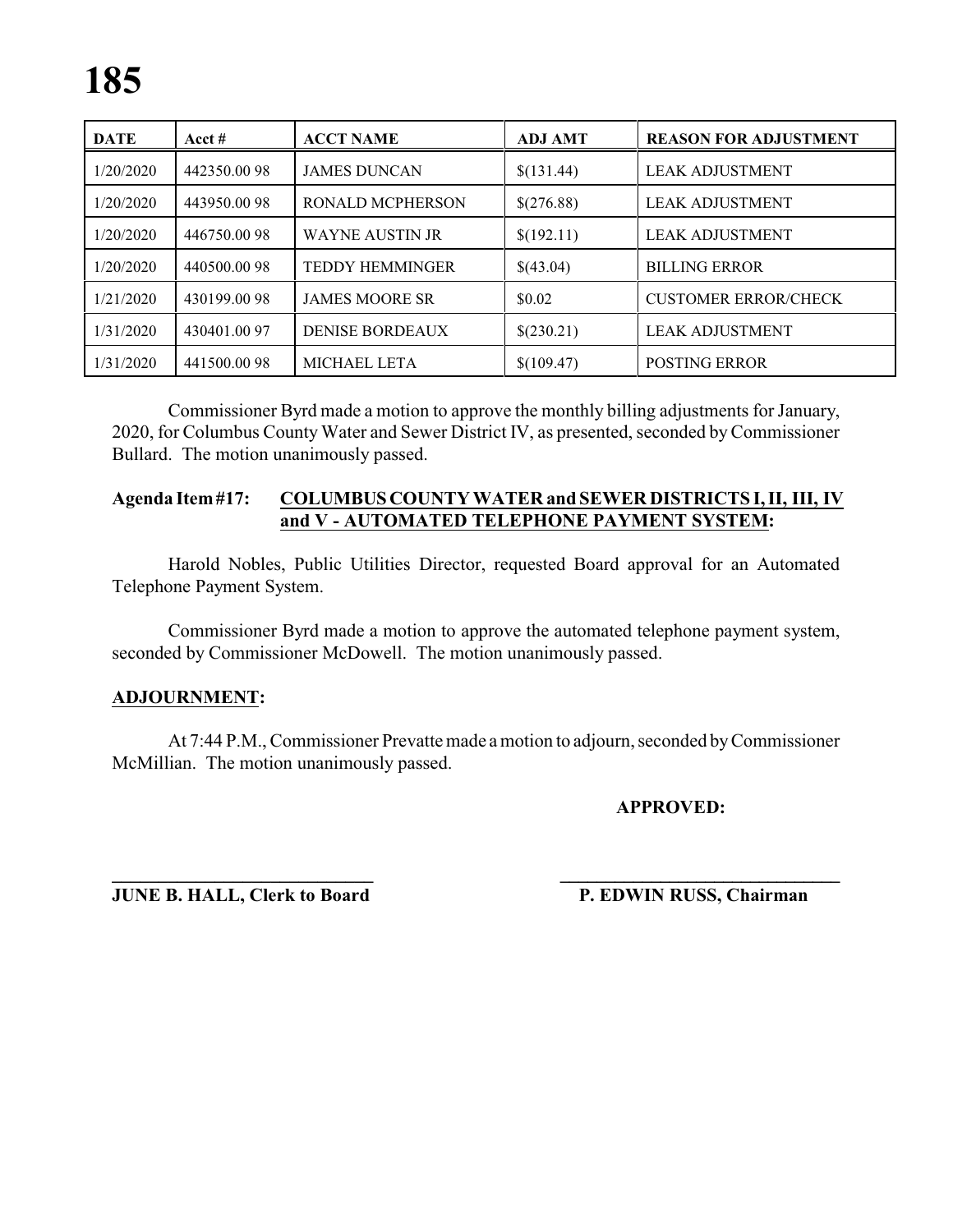#### **COLUMBUS COUNTY WATER and SEWER DISTRICTS I, II, III, IV AND V COMBINATION BOARD MEETING Monday, February 17, 2020 7:37 P.M.**

The Honorable Columbus County Commissioners met on the above stated date and at the above stated time in the Dempsey B. Herring Courthouse Annex Building, located at 112 West Smith Street, Whiteville, North Carolina, to act as the Columbus County Water and Sewer District V Board.

#### **COMMISSIONERS PRESENT: APPOINTEES PRESENT:**

P. Edwin Russ, **Chairman** Mike Stephens, **County Manager** James E. Prevatte June B. Hall, **Clerk to the Board** Giles E. Byrd **Bobbie Faircloth, Finance Officer** Trent Burroughs Ricky Bullard Charles T. McDowell

Jerome McMillian, Vice Chairman Amanda B. Prince, County Attorney

#### **MEETING CALLED TO ORDER:**

At 7:37 P.M., Chairman P. Edwin Russ called the **combination meeting** of Columbus County Water and Sewer Districts I, II, III, IV and V Board Meeting to order.

#### **Agenda Item#15: COLUMBUS COUNTY WATER and SEWER DISTRICTS I,II, III, IV and V - APPROVAL of BOARD MEETING MINUTES:**

February 03, 2020 **Combination Meeting** of Columbus County Water and Sewer Districts I, II, III, IV and V Board Meeting **(5 sets)**

Commissioner Prevatte made a motion to approve the February 03, 2020 Columbus County Water and Sewer District V Board Meeting Minutes, with the additional page that was not copied and included, seconded by Commissioner Byrd. The motion unanimously passed.

#### **Agenda Item#16: COLUMBUS COUNTY WATER and SEWER DISTRICTS I, II, III, IV and V - MONTHLY BILLING ADJUSTMENTS for JANUARY, 2020:**

Harold Nobles, Public Utilities Director, requested Board approval of the January, 2020 monthly billing adjustments for Columbus County Water and Sewer District V.

| <b>DATE</b> | $\bf ACCT#$ | <b>ACCT NAME</b>  | ADJ AMT     | <b>REASON FOR ADJUSTMENT</b> |
|-------------|-------------|-------------------|-------------|------------------------------|
| 1/20/2020   | 800702.0098 | <b>BILLY GORE</b> | \$(107.68)  | LEAK ADJUSTMENT              |
| 1/20/2020   | 801080.0098 | TOMMY GORE        | $\$(48.51)$ | LEAK ADJUSTMENT              |

#### **DISTRICT V ADJUSTMENTS FOR JANUARY 2020**